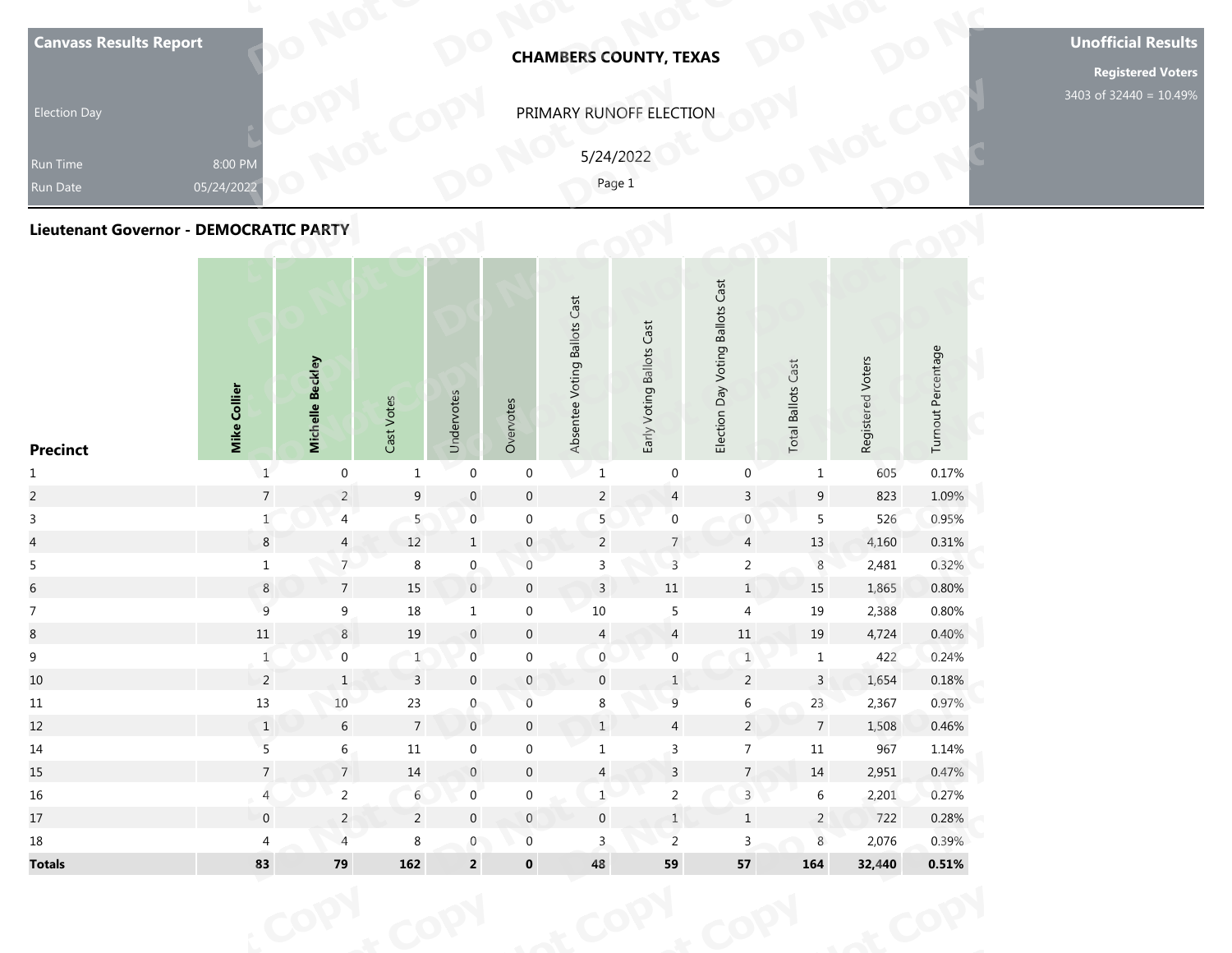| <b>Canvass Results Report</b><br><b>Election Day</b><br>Run Time<br>Run Date<br><b>Attorney General - DEMOCRATIC PARTY</b> | 8:00 PM<br>05/24/2022 |                         |               |            | <b>CHAMBERS COUNTY, TEXAS</b><br>PRIMARY RUNOFF ELECTION<br>5/24/2022<br>Page 2 |                              |                           |                                  |                           |                   |                    | <b>Unofficial Results</b><br><b>Registered Voters</b><br>3403 of 32440 = 10.49% |
|----------------------------------------------------------------------------------------------------------------------------|-----------------------|-------------------------|---------------|------------|---------------------------------------------------------------------------------|------------------------------|---------------------------|----------------------------------|---------------------------|-------------------|--------------------|---------------------------------------------------------------------------------|
| <b>Precinct</b>                                                                                                            | Joe Jaworski          | Rochelle Mercedes Garza | Votes<br>Cast | Undervotes | Overvotes                                                                       | Absentee Voting Ballots Cast | Early Voting Ballots Cast | Election Day Voting Ballots Cast | <b>Total Ballots Cast</b> | Registered Voters | Turnout Percentage |                                                                                 |

| <b>Canvass Results Report</b>              |                       |                         |                           |                         |                  |                              | <b>CHAMBERS COUNTY, TEXAS</b> |                                  |                           |                   |                    | <b>Unoffio</b><br>Regi |
|--------------------------------------------|-----------------------|-------------------------|---------------------------|-------------------------|------------------|------------------------------|-------------------------------|----------------------------------|---------------------------|-------------------|--------------------|------------------------|
| <b>Election Day</b>                        |                       |                         |                           |                         |                  |                              | PRIMARY RUNOFF ELECTION       |                                  |                           |                   |                    | 3403 of 32             |
| Run Time<br>Run Date                       | 8:00 PM<br>05/24/2022 |                         |                           |                         |                  |                              | 5/24/2022<br>Page 2           |                                  |                           |                   |                    |                        |
| <b>Attorney General - DEMOCRATIC PARTY</b> |                       |                         |                           |                         |                  |                              |                               |                                  |                           |                   |                    |                        |
| <b>Precinct</b>                            | Joe Jaworski          | Rochelle Mercedes Garza | Cast Votes                | Undervotes              | Overvotes        | Absentee Voting Ballots Cast | Early Voting Ballots Cast     | Election Day Voting Ballots Cast | <b>Total Ballots Cast</b> | Registered Voters | Turnout Percentage |                        |
| $\mathbf{1}$                               | $\mathbf{1}$          | $\boldsymbol{0}$        | $\mathbf{1}$              | $\boldsymbol{0}$        | $\boldsymbol{0}$ | $\mathbf 1$                  | $\pmb{0}$                     | $\pmb{0}$                        | $\mathbf{1}$              | 605               | 0.17%              |                        |
| $\overline{a}$                             | $\overline{4}$        | $5\phantom{.0}$         | 9                         | $\,0\,$                 | $\mathbf 0$      | $\overline{c}$               | $\overline{4}$                | $\overline{3}$                   | $\boldsymbol{9}$          | 823               | 1.09%              |                        |
| $\mathsf{3}$                               | 5                     | $\overline{0}$          | 5                         | $\overline{0}$          | $\boldsymbol{0}$ | 5                            | $\boldsymbol{0}$              | $\boldsymbol{0}$                 | $\overline{5}$            | 526               | 0.95%              |                        |
| $\overline{a}$                             | $\sqrt{6}$            | $\sqrt{6}$              | $12\,$                    | $\,$ 1                  | $\pmb{0}$        | $\overline{2}$               | $\overline{7}$                | $\overline{4}$                   | $13\,$                    | 4,160             | $0.31\%$           |                        |
| $\overline{5}$                             | $\overline{c}$        | $6\overline{6}$         | $\,8\,$                   | $\mathbf 0$             | $\boldsymbol{0}$ | $\mathsf{3}$                 | $\mathsf{3}$                  | $\sqrt{2}$                       | $\,8\,$                   | 2,481             | 0.32%              |                        |
| $\sqrt{6}$                                 | $\sqrt{6}$            | 9                       | 15                        | $\,0\,$                 | $\mathbf 0$      | $\overline{3}$               | $11\,$                        | $\,1\,$                          | 15                        | 1,865             | 0.80%              |                        |
| $\boldsymbol{7}$                           | $11\,$                | $\boldsymbol{7}$        | $18\,$                    | $\mathbf{1}$            | $\boldsymbol{0}$ | 10                           | $\sqrt{5}$                    | $\overline{4}$                   | 19                        | 2,388             | 0.80%              |                        |
| $8\,$                                      | $\bf 8$               | $11\,$                  | $19\,$                    | $\boldsymbol{0}$        | $\pmb{0}$        | $\overline{4}$               | $\overline{4}$                | $11\,$                           | $19\,$                    | 4,724             | 0.40%              |                        |
| $\boldsymbol{9}$                           | $\mathbf 1$           | $\boldsymbol{0}$        | $\ensuremath{\mathsf{1}}$ | $\boldsymbol{0}$        | $\boldsymbol{0}$ | $\mathbf 0$                  | $\boldsymbol{0}$              | $\,1$                            | $\,1$                     | 422               | 0.24%              |                        |
| 10                                         | $\overline{2}$        | $\mathbf{1}$            | $\overline{3}$            | $\boldsymbol{0}$        | $\mathbf{0}$     | $\mathbf 0$                  | $\mathbf{1}$                  | $\overline{2}$                   | $\mathbf{3}$              | 1,654             | 0.18%              |                        |
| $11\,$                                     | $12\,$                | $11\,$                  | $23\,$                    | $\overline{0}$          | $\boldsymbol{0}$ | 8                            | $\overline{9}$                | $6\,$                            | 23                        | 2,367             | 0.97%              |                        |
| 12                                         | $\overline{a}$        | $\overline{5}$          | $\overline{7}$            | $\,0\,$                 | $\pmb{0}$        | $\,$ 1 $\,$                  | $\overline{4}$                | $\overline{2}$                   | $\overline{7}$            | 1,508             | 0.46%              |                        |
| 14                                         | $\sqrt{6}$            | 5 <sub>1</sub>          | $11\,$                    | $\boldsymbol{0}$        | $\boldsymbol{0}$ | $\mathbf{1}$                 | $\mathsf{3}$                  | $\overline{7}$                   | $11\,$                    | 967               | 1.14%              |                        |
| 15                                         | $\overline{5}$        | $\boldsymbol{9}$        | $14\,$                    | $\boldsymbol{0}$        | $\pmb{0}$        | $\overline{a}$               | $\overline{\mathbf{3}}$       | $7\overline{ }$                  | $14\,$                    | 2,951             | 0.47%              |                        |
| 16                                         | $\overline{5}$        | $1\,$                   | $\sqrt{6}$                | $\mathbf 0$             | $\pmb{0}$        | $1 \cdot$                    | $\overline{a}$                | $\overline{3}$                   | $\,6\,$                   | 2,201             | 0.27%              |                        |
| 17                                         | $\boldsymbol{0}$      | $\overline{c}$          | $\overline{2}$            | $\mathbf 0$             | $\mathsf{O}$     | $\mathbf 0$                  | $1\,$                         | $\,$ 1 $\,$                      | $\overline{2}$            | 722               | 0.28%              |                        |
| 18                                         | $\overline{4}$        | $\overline{3}$          | $\overline{7}$            | $1$ $\,$                | $\boldsymbol{0}$ | $\mathbf{3}$                 | $\overline{c}$                | $\overline{3}$                   | $\,8\,$                   | 2,076             | 0.39%              |                        |
| <b>Totals</b>                              | 80                    | 81                      | ${\bf 161}$               | $\overline{\mathbf{3}}$ | $\mathbf 0$      | 48                           | 59                            | ${\bf 57}$                       | 164                       | 32,440            | $0.51\%$           |                        |
|                                            |                       |                         |                           |                         |                  |                              |                               |                                  |                           |                   |                    |                        |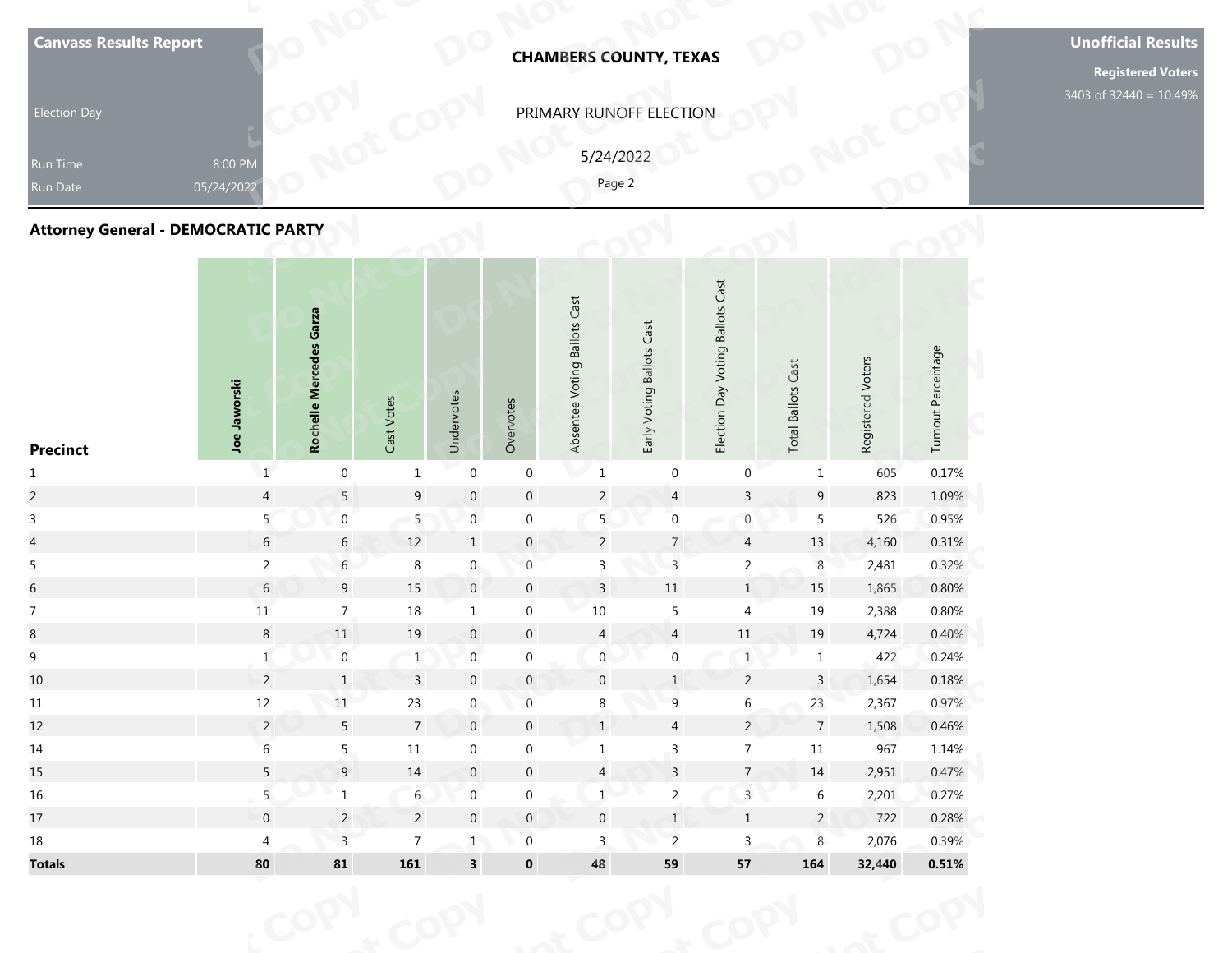| <b>Canvass Results Report</b><br><b>Election Day</b>                                    |                       |                  |            |            |           |                              | <b>CHAMBERS COUNTY, TEXAS</b><br>PRIMARY RUNOFF ELECTION |                                                        |                              |                   |                    | <b>Unofficial Results</b><br><b>Registered Voters</b><br>3403 of 32440 = 10.49% |
|-----------------------------------------------------------------------------------------|-----------------------|------------------|------------|------------|-----------|------------------------------|----------------------------------------------------------|--------------------------------------------------------|------------------------------|-------------------|--------------------|---------------------------------------------------------------------------------|
| Run Time<br><b>Run Date</b><br><b>Comptroller of Public Accounts - DEMOCRATIC PARTY</b> | 8:00 PM<br>05/24/2022 |                  |            |            |           |                              | 5/24/2022<br>Page 3                                      |                                                        |                              |                   |                    |                                                                                 |
| <b>Precinct</b>                                                                         | Angel Luis Vega       | Janet T. Dudding | Cast Votes | Undervotes | Overvotes | Absentee Voting Ballots Cast | Early Voting Ballots Cast                                | <b>Voting Ballots Cast</b><br>$\mathsf{p}$<br>Election | Cast<br><b>Total Ballots</b> | Registered Voters | Turnout Percentage |                                                                                 |

| <b>Canvass Results Report</b>                            |                       |                  |                |                         |                  |                              | <b>CHAMBERS COUNTY, TEXAS</b> |                                  |                           |                   |                    | <b>Unoffic</b><br>Regi |
|----------------------------------------------------------|-----------------------|------------------|----------------|-------------------------|------------------|------------------------------|-------------------------------|----------------------------------|---------------------------|-------------------|--------------------|------------------------|
| <b>Election Day</b>                                      |                       |                  |                |                         |                  |                              | PRIMARY RUNOFF ELECTION       |                                  |                           |                   |                    | 3403 of 32             |
| Run Time<br><b>Run Date</b>                              | 8:00 PM<br>05/24/2022 |                  |                |                         |                  |                              | 5/24/2022<br>Page 3           |                                  |                           |                   |                    |                        |
| <b>Comptroller of Public Accounts - DEMOCRATIC PARTY</b> |                       |                  |                |                         |                  |                              |                               |                                  |                           |                   |                    |                        |
| <b>Precinct</b>                                          | Angel Luis Vega       | Janet T. Dudding | Cast Votes     | Undervotes              | Overvotes        | Absentee Voting Ballots Cast | Early Voting Ballots Cast     | Election Day Voting Ballots Cast | <b>Total Ballots Cast</b> | Registered Voters | Turnout Percentage |                        |
| $\mathbf{1}$                                             | $\mathsf{O}\xspace$   | $\mathbf{1}$     | $\mathbf{1}$   | $\boldsymbol{0}$        | $\boldsymbol{0}$ | $\mathbf 1$                  | $\boldsymbol{0}$              | $\pmb{0}$                        | $\mathbf{1}$              | 605               | 0.17%              |                        |
| $\overline{2}$                                           | $\overline{5}$        | $\overline{3}$   | $\,8\,$        | $\,1\,$                 | $\mathbf 0$      | $\overline{2}$               | $\overline{4}$                | $\overline{3}$                   | $\boldsymbol{9}$          | 823               | 1.09%              |                        |
| $\mathsf{3}$                                             | $\boldsymbol{0}$      | 5                | 5              | $\boldsymbol{0}$        | $\boldsymbol{0}$ | 5                            | $\boldsymbol{0}$              | $\boldsymbol{0}$                 | $\overline{5}$            | 526               | 0.95%              |                        |
| $\overline{a}$                                           | $\overline{4}$        | $\,8\,$          | $12\,$         | $\mathbf{1}$            | $\pmb{0}$        | $\overline{2}$               | $\sqrt{7}$                    | $\overline{4}$                   | $13\,$                    | 4,160             | 0.31%              |                        |
| 5                                                        | $\overline{4}$        | $\overline{4}$   | $\,8\,$        | $\mathbf 0$             | $\boldsymbol{0}$ | $\mathsf 3$                  | $\mathsf{3}$                  | $\overline{2}$                   | $\,8\,$                   | 2,481             | 0.32%              |                        |
| $\sqrt{6}$                                               | $\sqrt{6}$            | 9                | 15             | $\,0\,$                 | $\mathbf 0$      | $\overline{3}$               | $11\,$                        | $1\,$                            | 15                        | 1,865             | 0.80%              |                        |
| $\boldsymbol{7}$                                         | $\overline{5}$        | $14\,$           | $19\,$         | $\boldsymbol{0}$        | $\boldsymbol{0}$ | 10                           | $\sqrt{5}$                    | $\overline{4}$                   | 19                        | 2,388             | 0.80%              |                        |
| $8\,$                                                    | $\sqrt{6}$            | 13               | 19             | $\boldsymbol{0}$        | $\pmb{0}$        | $\overline{4}$               | $\overline{4}$                | $11\,$                           | 19                        | 4,724             | 0.40%              |                        |
| $\boldsymbol{9}$                                         | $\boldsymbol{0}$      | $\,1\,$          | $\mathbf{1}$   | $\pmb{0}$               | $\boldsymbol{0}$ | $\mathbf 0$                  | $\boldsymbol{0}$              | $\,1$                            | $\,1$                     | 422               | 0.24%              |                        |
| 10                                                       | 3                     | $\mathbf{0}$     | $\overline{3}$ | $\mathbf 0$             | $\mathbf{0}$     | $\mathbf 0$                  | $\mathbf{1}$                  | $\overline{2}$                   | $\mathbf{3}$              | 1,654             | 0.18%              |                        |
| $11\,$                                                   | $\overline{4}$        | 19               | $23\,$         | $\overline{0}$          | $\,0\,$          | 8                            | $\overline{9}$                | 6                                | 23                        | 2,367             | 0.97%              |                        |
| 12                                                       | $\overline{4}$        | $\mathbf{3}$     | $\overline{7}$ | $\,0\,$                 | $\pmb{0}$        | $\,$ 1 $\,$                  | $\overline{4}$                | $\overline{2}$                   | $\overline{7}$            | 1,508             | 0.46%              |                        |
| 14                                                       | $\overline{5}$        | $6\,$            | $11\,$         | $\boldsymbol{0}$        | $\boldsymbol{0}$ | $\mathbf{1}$                 | $\mathsf{3}$                  | $\overline{7}$                   | $11\,$                    | 967               | 1.14%              |                        |
| 15                                                       | $\sqrt{6}$            | $\,8\,$          | $14\,$         | $\boldsymbol{0}$        | $\pmb{0}$        | $\overline{a}$               | $\overline{\mathbf{3}}$       | $\overline{7}$                   | $14\,$                    | 2,951             | 0.47%              |                        |
| 16                                                       | $\overline{a}$        | $\overline{4}$   | $\sqrt{6}$     | $\mathbf 0$             | $\boldsymbol{0}$ | $1\,$                        | $\overline{a}$                | $\overline{3}$                   | $\,$ 6 $\,$               | 2,201             | 0.27%              |                        |
| $17\,$                                                   | $\mathbf 0$           | $\overline{2}$   | $\overline{2}$ | $\mathbf 0$             | $\mathsf{O}$     | $\mathbf 0$                  | $1\,$                         | $\,$ 1 $\,$                      | $\overline{2}$            | 722               | 0.28%              |                        |
| 18                                                       | $\mathbf 1$           | $6\phantom{a}$   | $\overline{7}$ | $1$ $\,$                | $\boldsymbol{0}$ | $\mathbf{3}$                 | $\overline{2}$                | $\overline{3}$                   | $\,8\,$                   | 2,076             | 0.39%              |                        |
| <b>Totals</b>                                            | 55                    | 106              | ${\bf 161}$    | $\overline{\mathbf{3}}$ | $\mathbf 0$      | 48                           | 59                            | ${\bf 57}$                       | 164                       | 32,440            | $0.51\%$           |                        |
|                                                          |                       |                  |                |                         |                  |                              |                               |                                  |                           |                   |                    |                        |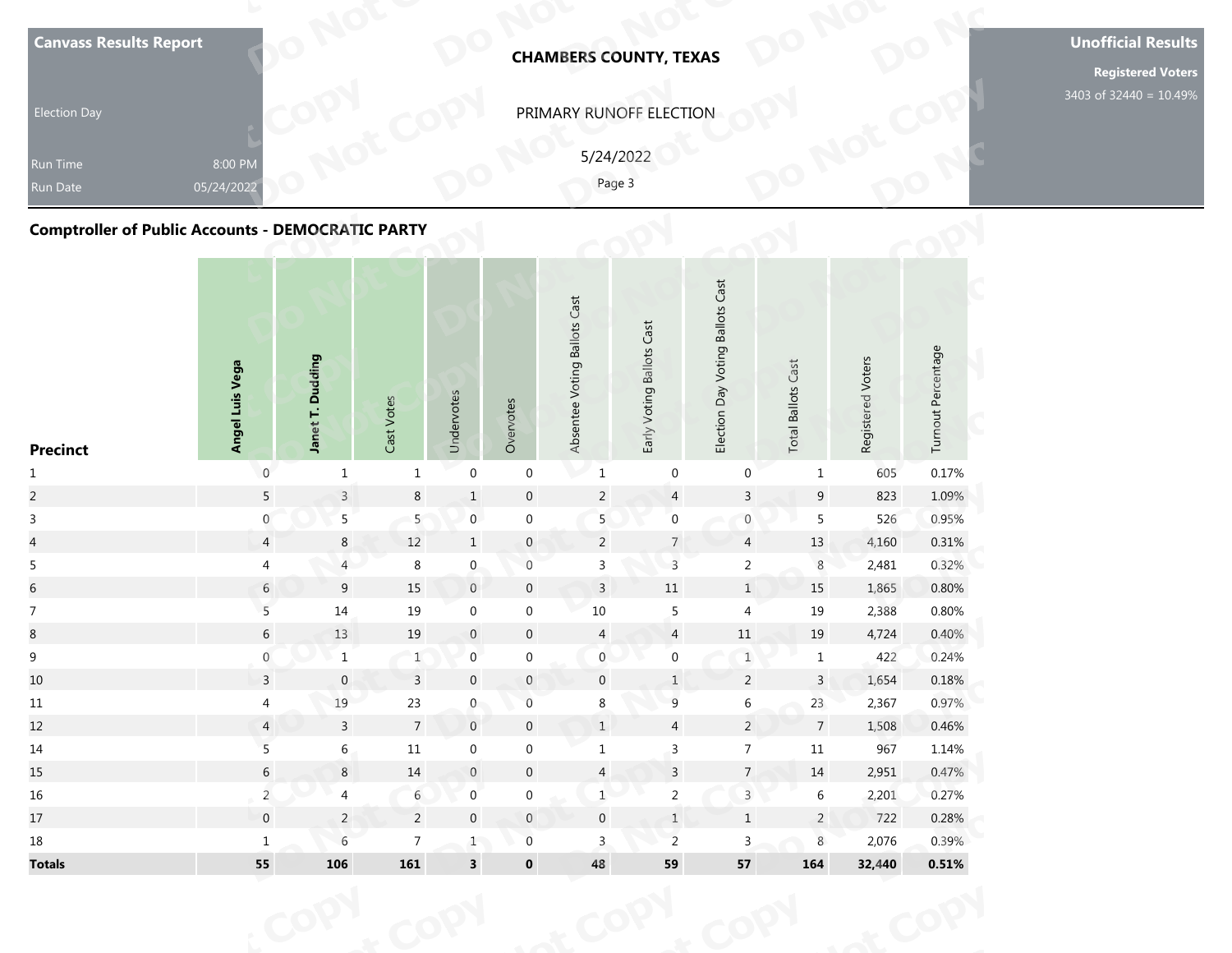| <b>Canvass Results Report</b><br><b>Election Day</b><br><b>Run Time</b><br><b>Run Date</b> | 8:00 PM<br>05/24/2022 |  |  |                              | <b>CHAMBERS COUNTY, TEXAS</b><br>PRIMARY RUNOFF ELECTION<br>5/24/2022<br>Page 4 |                            |  |                    | <b>Unofficial Results</b><br><b>Registered Voters</b><br>3403 of 32440 = 10.49% |
|--------------------------------------------------------------------------------------------|-----------------------|--|--|------------------------------|---------------------------------------------------------------------------------|----------------------------|--|--------------------|---------------------------------------------------------------------------------|
| <b>Commissioner of the General Land Office - DEMOCRATIC PARTY</b>                          |                       |  |  | Absentee Voting Ballots Cast |                                                                                 | <b>Voting Ballots Cast</b> |  |                    |                                                                                 |
|                                                                                            | Sandragrace Martinez  |  |  |                              | Early Voting Ballots Cast                                                       |                            |  | Turnout Percentage |                                                                                 |

| <b>Canvass Results Report</b>                                     |                       |                  |                 |                     |                  |                              | <b>CHAMBERS COUNTY, TEXAS</b> |                                  |                           |                   |                    | <b>Unoffic</b><br>Regi |
|-------------------------------------------------------------------|-----------------------|------------------|-----------------|---------------------|------------------|------------------------------|-------------------------------|----------------------------------|---------------------------|-------------------|--------------------|------------------------|
| <b>Election Day</b>                                               |                       |                  |                 |                     |                  |                              | PRIMARY RUNOFF ELECTION       |                                  |                           |                   |                    | 3403 of 32             |
| Run Time<br>Run Date                                              | 8:00 PM<br>05/24/2022 |                  |                 |                     |                  |                              | 5/24/2022<br>Page 4           |                                  |                           |                   |                    |                        |
| <b>Commissioner of the General Land Office - DEMOCRATIC PARTY</b> |                       |                  |                 |                     |                  |                              |                               |                                  |                           |                   |                    |                        |
| <b>Precinct</b>                                                   | Sandragrace Martinez  | Jay Kleberg      | Cast Votes      | Undervotes          | Overvotes        | Absentee Voting Ballots Cast | Early Voting Ballots Cast     | Election Day Voting Ballots Cast | <b>Total Ballots Cast</b> | Registered Voters | Turnout Percentage |                        |
| $\mathbf{1}$                                                      | $\mathbf 1$           | $\boldsymbol{0}$ | $\mathbf{1}$    | $\boldsymbol{0}$    | $\boldsymbol{0}$ | $\mathbf 1$                  | $\pmb{0}$                     | $\pmb{0}$                        | $\mathbf{1}$              | 605               | 0.17%              |                        |
| $\overline{c}$                                                    | $\sqrt{6}$            | $\overline{3}$   | 9               | $\boldsymbol{0}$    | $\boldsymbol{0}$ | $\sqrt{2}$                   | $\overline{4}$                | $\overline{3}$                   | 9                         | 823               | 1.09%              |                        |
| $\mathsf{3}$                                                      | $\overline{2}$        | $\mathsf{3}$     | 5 <sub>5</sub>  | $\boldsymbol{0}$    | $\boldsymbol{0}$ | $\overline{5}$               | $\pmb{0}$                     | $\boldsymbol{0}$                 | 5                         | 526               | 0.95%              |                        |
| $\overline{\mathbf{4}}$                                           | $\sqrt{6}$            | $6\phantom{.0}$  | $12\,$          | $\mathbf{1}$        | $\pmb{0}$        | $\overline{2}$               | $\overline{7}$                | $\overline{4}$                   | $13\,$                    | 4,160             | 0.31%              |                        |
| 5                                                                 | $\overline{a}$        | 4                | $\,8\,$         | $\boldsymbol{0}$    | $\boldsymbol{0}$ | $\mathsf 3$                  | $\mathsf 3$                   | $\overline{c}$                   | $\,8\,$                   | 2,481             | 0.32%              |                        |
| $\sqrt{6}$                                                        | $\bf 8$               | $7\overline{ }$  | 15              | $\mathsf{O}\xspace$ | $\boldsymbol{0}$ | $\overline{3}$               | $11\,$                        | $\mathbf 1$                      | $15\,$                    | 1,865             | 0.80%              |                        |
| $\boldsymbol{7}$                                                  | $\sqrt{6}$            | $13\,$           | $19\,$          | $\boldsymbol{0}$    | $\boldsymbol{0}$ | $10\,$                       | $\sqrt{5}$                    | $\overline{\mathbf{4}}$          | $19\,$                    | 2,388             | 0.80%              |                        |
| $\bf 8$                                                           | $12\,$                | 6                | $18\,$          | $\mathbf{1}$        | $\boldsymbol{0}$ | $\overline{4}$               | $\overline{a}$                | $11\,$                           | $19\,$                    | 4,724             | 0.40%              |                        |
| $\mathsf 9$                                                       | $\boldsymbol{0}$      | $\,1\,$          | $\mathbf{1}$    | $\boldsymbol{0}$    | $\boldsymbol{0}$ | $\boldsymbol{0}$             | $\boldsymbol{0}$              | $\ensuremath{\mathbbm{1}}$       | $\mathbf{1}$              | 422               | 0.24%              |                        |
| 10                                                                | $\mathbf{1}$          | 2                | $\overline{3}$  | $\mathbf 0$         | $\mathbf{0}$     | $\mathbf 0$                  | 1                             | $\overline{2}$                   | $\mathbf{3}$              | 1,654             | 0.18%              |                        |
| 11                                                                | $15\,$                | 8 <sup>1</sup>   | 23              | $\mathbf{0}$        | $\,0\,$          | $8\phantom{.}$               | $\overline{9}$                | 6                                | 23                        | 2,367             | 0.97%              |                        |
| 12                                                                | $\overline{3}$        | $\overline{4}$   | $7\overline{ }$ | $\boldsymbol{0}$    | $\boldsymbol{0}$ | $\,1\,$                      | $\overline{4}$                | $\overline{a}$                   | $\overline{7}$            | 1,508             | 0.46%              |                        |
| 14                                                                | $\overline{4}$        | 6                | $10\,$          | $\mathbf{1}$        | $\boldsymbol{0}$ | $\mathbf{1}$                 | $\mathsf{3}$                  | 7 <sup>7</sup>                   | 11                        | 967               | 1.14%              |                        |
| 15                                                                | $\mathsf 9$           | 5                | $14\,$          | $\boldsymbol{0}$    | $\boldsymbol{0}$ | $\overline{a}$               | $\overline{3}$                | $\overline{7}$                   | $14\,$                    | 2,951             | 0.47%              |                        |
| 16                                                                | $\mathbf 1$           | 5                | 6               | $\boldsymbol{0}$    | $\boldsymbol{0}$ | $\mathbf 1$                  | $\overline{2}$                | $\overline{3}$                   | $\sqrt{6}$                | 2,201             | 0.27%              |                        |
| 17                                                                | $\,1$                 | $1\,$            | $\overline{2}$  | $\boldsymbol{0}$    | $\mathbb O$      | $\boldsymbol{0}$             | $\ensuremath{\mathsf{1}}$     | $\mathbf 1$                      | $\overline{2}$            | 722               | 0.28%              |                        |
| 18                                                                | $\overline{3}$        | $\overline{4}$   | $\overline{7}$  | 1                   | $\boldsymbol{0}$ | $\overline{3}$               | $\overline{2}$                | $\overline{3}$                   | $\,8\,$                   | 2,076             | 0.39%              |                        |
| <b>Totals</b>                                                     | 82                    | ${\bf 78}$       | 160             | 4                   | $\mathbf 0$      | 48                           | 59                            | ${\bf 57}$                       | 164                       | 32,440            | 0.51%              |                        |
|                                                                   |                       |                  |                 |                     |                  |                              |                               |                                  |                           |                   |                    |                        |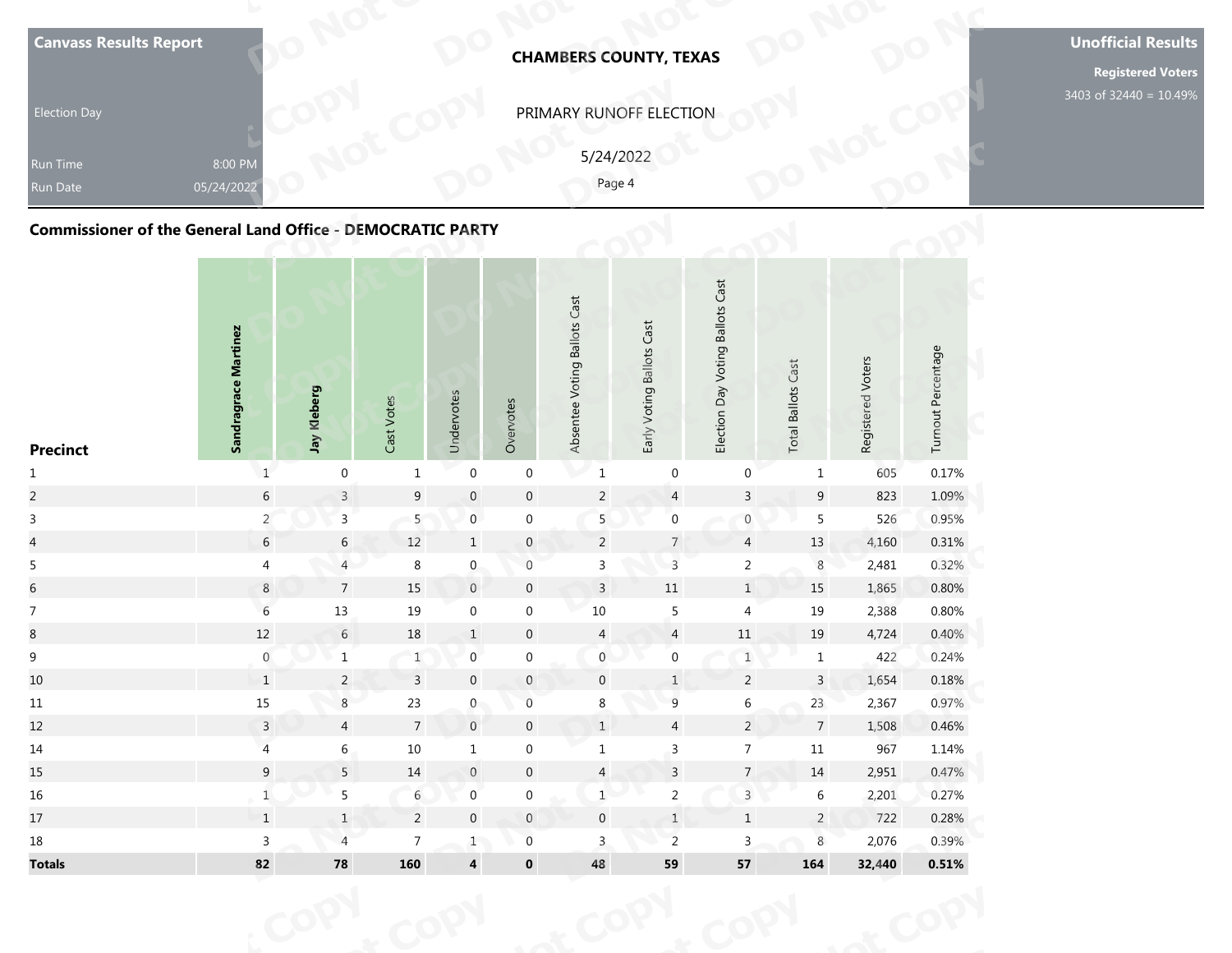|                                  | <b>Election Day</b><br>Run Time<br>Run Date<br><b>Attorney General - REPUBLICAN PARTY</b> | <b>Canvass Results Report</b>                         |
|----------------------------------|-------------------------------------------------------------------------------------------|-------------------------------------------------------|
| George P. Bush                   | 8:00 PM<br>05/24/2022                                                                     |                                                       |
| Ken Paxton                       |                                                                                           |                                                       |
| Cast Votes                       |                                                                                           |                                                       |
| Undervotes                       |                                                                                           |                                                       |
| Overvotes                        |                                                                                           |                                                       |
| Absentee Voting Ballots Cast     |                                                                                           |                                                       |
| Early Voting Ballots Cast        | PRIMARY RUNOFF ELECTION<br>5/24/2022<br>Page 5                                            | <b>CHAMBERS COUNTY, TEXAS</b>                         |
| Election Day Voting Ballots Cast |                                                                                           |                                                       |
| <b>Total Ballots Cast</b>        |                                                                                           |                                                       |
| Registered Voters                |                                                                                           |                                                       |
| Turnout Percentage               |                                                                                           |                                                       |
|                                  | 3403 of 32440 = 10.49%                                                                    | <b>Unofficial Results</b><br><b>Registered Voters</b> |

| <b>Canvass Results Report</b>              |                       |            |            |                           |                  | <b>CHAMBERS COUNTY, TEXAS</b> |                           |                                  |                           |                   |                    | <b>Unoffic</b> |
|--------------------------------------------|-----------------------|------------|------------|---------------------------|------------------|-------------------------------|---------------------------|----------------------------------|---------------------------|-------------------|--------------------|----------------|
| <b>Election Day</b>                        |                       |            |            |                           |                  | PRIMARY RUNOFF ELECTION       |                           |                                  |                           |                   |                    | 3403 of 32     |
| Run Time<br><b>Run Date</b>                | 8:00 PM<br>05/24/2022 |            |            |                           |                  | 5/24/2022<br>Page 5           |                           |                                  |                           |                   |                    |                |
| <b>Attorney General - REPUBLICAN PARTY</b> |                       |            |            |                           |                  |                               |                           |                                  |                           |                   |                    |                |
| <b>Precinct</b>                            | George P. Bush        | Ken Paxton | Cast Votes | Undervotes                | Overvotes        | Absentee Voting Ballots Cast  | Early Voting Ballots Cast | Election Day Voting Ballots Cast | <b>Total Ballots Cast</b> | Registered Voters | Turnout Percentage |                |
| $\mathbf{1}$                               | 20                    | $70\,$     | 90         | $\mathbf 1$               | $\boldsymbol{0}$ | $\mathsf 3$                   | 49                        | 39                               | $91\,$                    | 605               | 15.04%             |                |
| $\overline{c}$                             | $24$                  | 69         | 93         | $\mathbf 0$               | $\mathbf 0$      | $\overline{2}$                | 52                        | 39                               | 93                        | 823               | 11.30%             |                |
| $\mathsf{3}$                               | 15                    | 37         | 52         | $\boldsymbol{0}$          | $\boldsymbol{0}$ | $\mathbf{1}$                  | 24                        | 27                               | 52                        | 526               | 9.89%              |                |
| $\overline{4}$                             | 119                   | 376        | 495        | $\overline{7}$            | $\boldsymbol{0}$ | $10\,$                        | 253                       | 239                              | 502                       | 4,160             | 12.07%             |                |
| 5                                          | 75                    | 268        | 343        | $\boldsymbol{0}$          | $\boldsymbol{0}$ | $16\,$                        | 159                       | 168                              | 343                       | 2,481             | 13.83%             |                |
| $\overline{6}$                             | 97                    | 140        | 237        | $13\,$                    | $\mathbf 0$      | $6\phantom{.}6$               | 141                       | 103                              | 250                       | 1,865             | 13.40%             |                |
| $\overline{7}$                             | 46                    | 181        | 227        | $\mathbf{1}$              | $\boldsymbol{0}$ | $\overline{2}$                | 103                       | 123                              | 228                       | 2,388             | 9.55%              |                |
| $\bf 8$                                    | $114\,$               | 294        | 408        | $\,8\,$                   | $\boldsymbol{0}$ | $13\,$                        | 190                       | $213\,$                          | 416                       | 4,724             | 8.81%              |                |
| $\boldsymbol{9}$                           | $18\,$                | 41         | 59         | $\ensuremath{\mathbf{1}}$ | $\boldsymbol{0}$ | $\boldsymbol{0}$              | 35                        | 25                               | 60                        | 422               | 14.22%             |                |
| 10                                         | 42                    | 120        | 162        | $\mathbf 0$               | $\mathbf{0}$     | 8                             | 91                        | 63                               | 162                       | 1,654             | 9.79%              |                |
| 11                                         | 45                    | 162        | 207        | $\mathbf{1}$              | $\,0\,$          | 5                             | 117                       | 86                               | 208                       | 2,367             | 8.79%              |                |
| 12                                         | 31                    | 102        | 133        | $\overline{3}$            | $\boldsymbol{0}$ | $\overline{3}$                | 69                        | 64                               | 136                       | 1,508             | 9.02%              |                |
| 14                                         | 24                    | 67         | 91         | $\boldsymbol{0}$          | $\boldsymbol{0}$ | $\mathbf{3}$                  | 41                        | 47                               | 91                        | 967               | 9.41%              |                |
| 15                                         | 31                    | 121        | 152        | $\mathbf{1}$              | $\boldsymbol{0}$ | $\overline{2}$                | $91\,$                    | 60                               | 153                       | 2,951             | 5.18%              |                |
| 16                                         | 56                    | 158        | 214        | $\overline{4}$            | $\boldsymbol{0}$ | $\overline{7}$                | 128                       | 83                               | 218                       | 2,201             | 9.90%              |                |
| 17                                         | 10                    | 18         | 28         | $\boldsymbol{0}$          | $\mathbb O$      | $\boldsymbol{0}$              | $19\,$                    | $\,9$                            | $28\,$                    | 722               | 3.88%              |                |
| 18                                         | 58                    | 148        | 206        | $\overline{2}$            | $\boldsymbol{0}$ | 5                             | 97                        | 106                              | 208                       | 2,076             | 10.02%             |                |
| <b>Totals</b>                              | 825                   | 2,372      | 3,197      | $\bf 42$                  | $\pmb{0}$        | 86                            | 1,659                     | 1,494                            | 3,239                     | 32,440            | 9.98%              |                |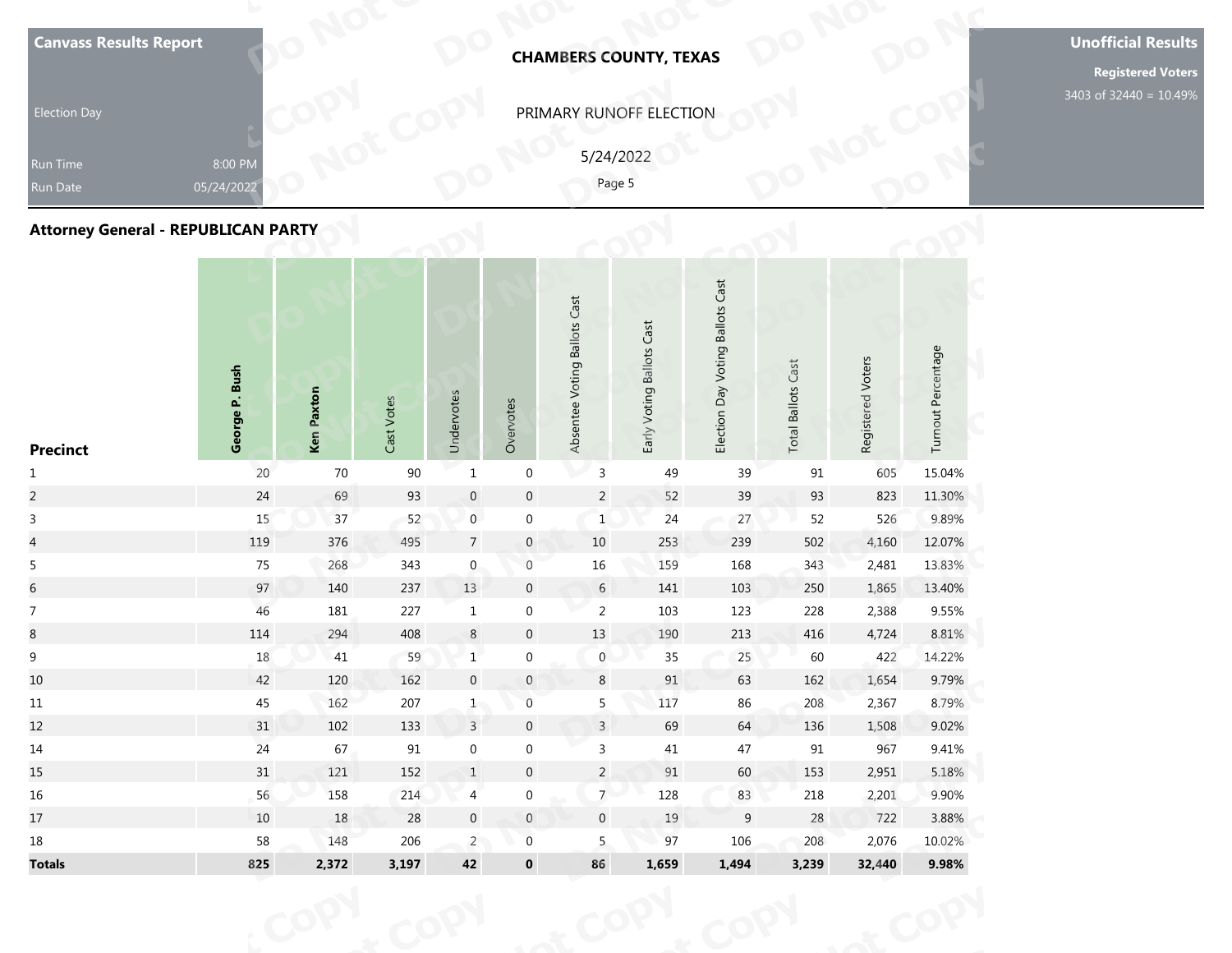| <b>Election Day</b><br><b>Run Time</b><br><b>Run Date</b><br><b>Commissioner of the General Land Office - REPUBLICAN PARTY</b> | 8:00 PM<br>05/24/2022 |                 |            |            |           |                              | PRIMARY RUNOFF ELECTION<br>5/24/2022<br>Page 6 |                                                           |                              |                   |                    | 3403 of 32440 = 10.49% |
|--------------------------------------------------------------------------------------------------------------------------------|-----------------------|-----------------|------------|------------|-----------|------------------------------|------------------------------------------------|-----------------------------------------------------------|------------------------------|-------------------|--------------------|------------------------|
| <b>Precinct</b>                                                                                                                | <b>Tim Westley</b>    | Dawn Buckingham | Cast Votes | Undervotes | Overvotes | Absentee Voting Ballots Cast | Early Voting Ballots Cast                      | <b>Voting Ballots Cast</b><br>$\mathsf{p}$ ay<br>Election | Cast<br><b>Total Ballots</b> | Registered Voters | Turnout Percentage |                        |

| <b>Canvass Results Report</b>                                     |                       |                 |            |                |                  |                              | <b>CHAMBERS COUNTY, TEXAS</b> |                                  |                           |                   |                    | <b>Unoffic</b> |
|-------------------------------------------------------------------|-----------------------|-----------------|------------|----------------|------------------|------------------------------|-------------------------------|----------------------------------|---------------------------|-------------------|--------------------|----------------|
| <b>Election Day</b>                                               |                       |                 |            |                |                  |                              | PRIMARY RUNOFF ELECTION       |                                  |                           |                   |                    | 3403 of 32     |
| Run Time<br>Run Date                                              | 8:00 PM<br>05/24/2022 |                 |            |                |                  | 5/24/2022<br>Page 6          |                               |                                  |                           |                   |                    |                |
| <b>Commissioner of the General Land Office - REPUBLICAN PARTY</b> |                       |                 |            |                |                  |                              |                               |                                  |                           |                   |                    |                |
| <b>Precinct</b>                                                   | <b>Tim Westley</b>    | Dawn Buckingham | Cast Votes | Undervotes     | Overvotes        | Absentee Voting Ballots Cast | Early Voting Ballots Cast     | Election Day Voting Ballots Cast | <b>Total Ballots Cast</b> | Registered Voters | Turnout Percentage |                |
| $\mathbf{1}$                                                      | 31                    | $50\,$          | $81\,$     | $10\,$         | $\boldsymbol{0}$ | $\mathsf 3$                  | 49                            | 39                               | 91                        | 605               | 15.04%             |                |
| $\overline{c}$                                                    | 29                    | 52              | $81\,$     | $12\,$         | $\boldsymbol{0}$ | $\overline{2}$               | 52                            | 39                               | 93                        | 823               | 11.30%             |                |
| $\mathsf{3}$                                                      | 11                    | 37              | 48         | $\overline{4}$ | $\boldsymbol{0}$ | $\mathbf{1}$                 | 24                            | 27                               | 52                        | 526               | 9.89%              |                |
| $\overline{4}$                                                    | 147                   | 306             | 453        | 49             | $\boldsymbol{0}$ | 10                           | 253                           | 239                              | 502                       | 4,160             | 12.07%             |                |
| 5                                                                 | 93                    | 232             | 325        | $18\,$         | $\boldsymbol{0}$ | $16\,$                       | 159                           | 168                              | 343                       | 2,481             | 13.83%             |                |
| $\sqrt{6}$                                                        | 70                    | 129             | 199        | 51             | $\boldsymbol{0}$ | $6\,$                        | 141                           | 103                              | 250                       | 1,865             | 13.40%             |                |
| $\overline{7}$                                                    | 70                    | 148             | 218        | $10\,$         | $\boldsymbol{0}$ | $\overline{2}$               | 103                           | 123                              | 228                       | 2,388             | 9.55%              |                |
| $\bf 8$                                                           | $127\,$               | 247             | 374        | 42             | $\boldsymbol{0}$ | $13\,$                       | 190                           | $213\,$                          | 416                       | 4,724             | 8.81%              |                |
| $\boldsymbol{9}$                                                  | $37\,$                | 22              | 59         | $\,1$          | $\boldsymbol{0}$ | $\pmb{0}$                    | 35                            | 25                               | 60                        | 422               | 14.22%             |                |
| 10                                                                | 45                    | 105             | 150        | 12             | $\mathbf{0}$     | 8                            | 91                            | 63                               | 162                       | 1,654             | 9.79%              |                |
| 11                                                                | 59                    | 142             | 201        | 7 <sup>2</sup> | $\,0\,$          | 5                            | 117                           | 86                               | 208                       | 2,367             | 8.79%              |                |
| 12                                                                | 52                    | 78              | 130        | $\sqrt{6}$     | $\boldsymbol{0}$ | $\overline{3}$               | 69                            | 64                               | 136                       | 1,508             | 9.02%              |                |
| 14                                                                | 25                    | 54              | 79         | $12\,$         | $\boldsymbol{0}$ | $\mathbf{3}$                 | 41                            | 47                               | 91                        | 967               | 9.41%              |                |
| 15                                                                | 55                    | 93              | 148        | $\overline{5}$ | $\boldsymbol{0}$ | $\overline{2}$               | $91\,$                        | 60                               | 153                       | 2,951             | 5.18%              |                |
| 16                                                                | 72                    | 118             | 190        | $28\,$         | $\boldsymbol{0}$ | $\overline{7}$               | 128                           | 83                               | 218                       | 2,201             | 9.90%              |                |
| 17                                                                | 10                    | 17              | 27         | $1\,$          | $\mathbb O$      | $\boldsymbol{0}$             | $19\,$                        | 9                                | 28                        | 722               | 3.88%              |                |
| 18                                                                | 77                    | 114             | 191        | 17             | $\boldsymbol{0}$ | 5                            | 97                            | 106                              | 208                       | 2,076             | 10.02%             |                |
| <b>Totals</b>                                                     | 1,010                 | 1,944           | 2,954      | 285            | $\pmb{0}$        | 86                           | 1,659                         | 1,494                            | 3,239                     | 32,440            | 9.98%              |                |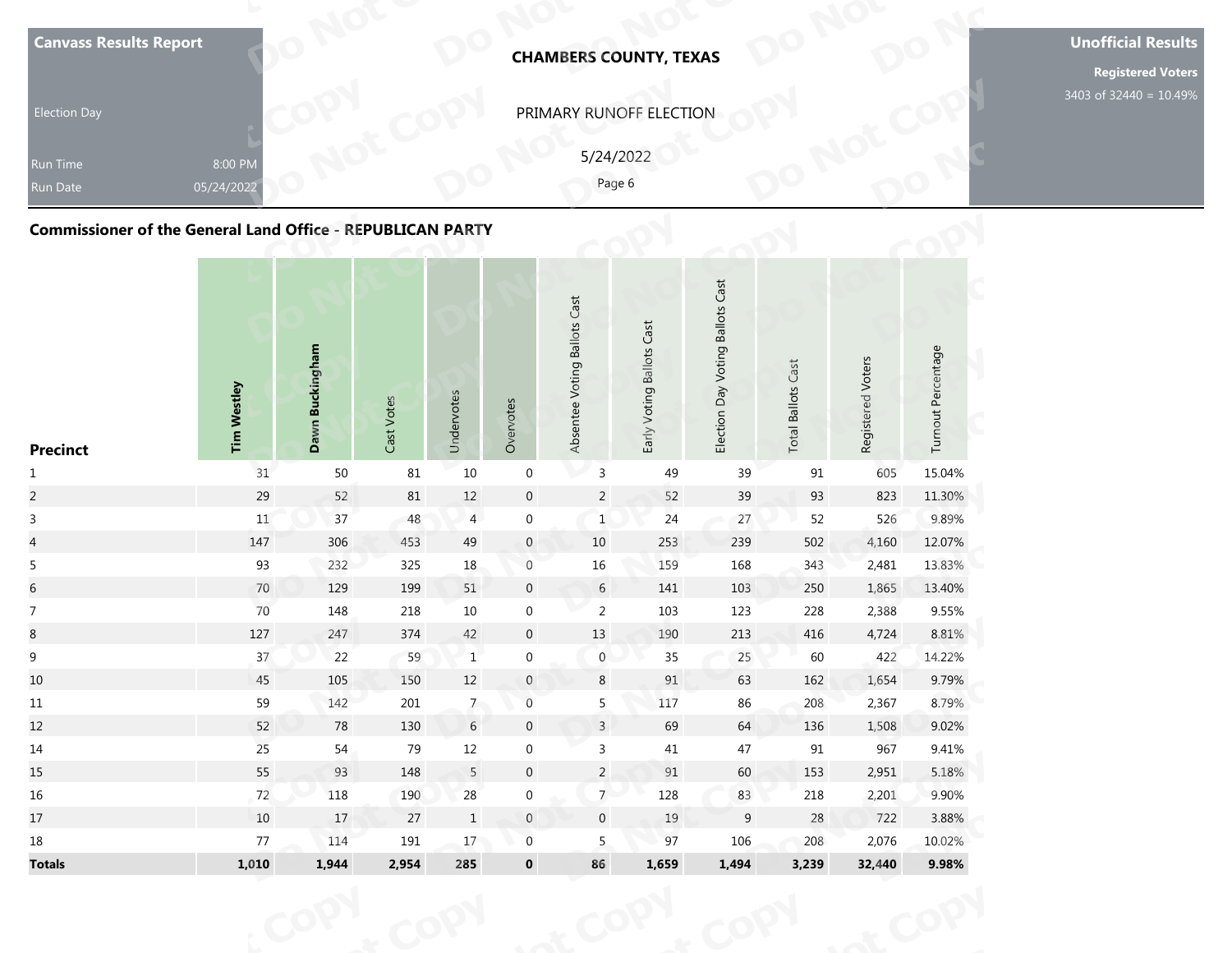| <b>Election Day</b><br>Run Time<br><b>Run Date</b><br>Railroad Commissioner - REPUBLICAN PARTY | 8:00 PM<br>05/24/2022  |               |            |            |           |                              | PRIMARY RUNOFF ELECTION<br>5/24/2022<br>Page 7 |                                               |                              |                   |                    | 3403 of 32440 = 10.49% |
|------------------------------------------------------------------------------------------------|------------------------|---------------|------------|------------|-----------|------------------------------|------------------------------------------------|-----------------------------------------------|------------------------------|-------------------|--------------------|------------------------|
| <b>Precinct</b>                                                                                | <b>Wayne Christian</b> | Sarah Stogner | Cast Votes | Undervotes | Overvotes | Absentee Voting Ballots Cast | Early Voting Ballots Cast                      | <b>Voting Ballots Cast</b><br>VeQ<br>Election | Cast<br><b>Total Ballots</b> | Registered Voters | Turnout Percentage |                        |

| <b>Canvass Results Report</b>                   |                       |                |            |                |                  |                              | <b>CHAMBERS COUNTY, TEXAS</b> |                                  |                           |                   |                    |            |
|-------------------------------------------------|-----------------------|----------------|------------|----------------|------------------|------------------------------|-------------------------------|----------------------------------|---------------------------|-------------------|--------------------|------------|
|                                                 |                       |                |            |                |                  |                              |                               |                                  |                           |                   |                    |            |
| <b>Election Day</b>                             |                       |                |            |                |                  |                              | PRIMARY RUNOFF ELECTION       |                                  |                           |                   |                    | 3403 of 32 |
|                                                 |                       |                |            |                |                  | 5/24/2022                    |                               |                                  |                           |                   |                    |            |
| Run Time<br><b>Run Date</b>                     | 8:00 PM<br>05/24/2022 |                |            |                |                  | Page 7                       |                               |                                  |                           |                   |                    |            |
|                                                 |                       |                |            |                |                  |                              |                               |                                  |                           |                   |                    |            |
| <b>Railroad Commissioner - REPUBLICAN PARTY</b> |                       |                |            |                |                  |                              |                               |                                  |                           |                   |                    |            |
|                                                 |                       |                |            |                |                  |                              |                               |                                  |                           |                   |                    |            |
| <b>Precinct</b>                                 | Wayne Christian       | Sarah Stogner  | Cast Votes | Undervotes     | Overvotes        | Absentee Voting Ballots Cast | Early Voting Ballots Cast     | Election Day Voting Ballots Cast | <b>Total Ballots Cast</b> | Registered Voters | Turnout Percentage |            |
| $\mathbf{1}$                                    | 62                    | $21\,$         | 83         | $\,8\,$        | $\boldsymbol{0}$ | $\mathsf 3$                  | 49                            | 39                               | 91                        | 605               | 15.04%             |            |
| $\overline{c}$                                  | 59                    | $30\,$         | 89         | $\overline{4}$ | $\boldsymbol{0}$ | $\overline{c}$               | 52                            | 39                               | 93                        | 823               | 11.30%             |            |
| $\mathsf{3}$                                    | 34                    | 16             | 50         | 2 <sup>2</sup> | $\boldsymbol{0}$ | $\mathbf{1}$                 | 24                            | 27                               | 52                        | 526               | 9.89%              |            |
| $\overline{4}$                                  | 327                   | 144            | 471        | 31             | $\mathbf 0$      | 10                           | 253                           | 239                              | 502                       | 4,160             | 12.07%             |            |
| 5                                               | 243                   | $88\,$         | 331        | $12\,$         | $\mathsf{O}$     | $16\,$                       | 159                           | 168                              | 343                       | 2,481             | 13.83%             |            |
| $\sqrt{6}$                                      | 127                   | 89             | 216        | $34\,$         | $\boldsymbol{0}$ | $6\phantom{.}6$              | 141                           | 103                              | 250                       | 1,865             | 13.40%             |            |
| $\overline{7}$                                  | 177                   | 43             | 220        | $\,8\,$        | $\boldsymbol{0}$ | $\overline{2}$               | 103                           | 123                              | 228                       | 2,388             | 9.55%              |            |
| $\bf 8$                                         | 286                   | 98             | 384        | 32             | $\boldsymbol{0}$ | $13\,$                       | 190                           | $213\,$                          | 416                       | 4,724             | 8.81%              |            |
| $\boldsymbol{9}$                                | 50                    | $\overline{7}$ | 57         | $\overline{3}$ | $\boldsymbol{0}$ | $\boldsymbol{0}$             | 35                            | 25                               | 60                        | 422               | 14.22%             |            |
| 10                                              | 124                   | 31             | 155        | $\overline{7}$ | $\mathbf{0}$     | 8                            | 91                            | 63                               | 162                       | 1,654             | 9.79%              |            |
| 11                                              | 148                   | 55             | 203        | 5 <sub>1</sub> | $\,0\,$          | 5                            | 117                           | 86                               | 208                       | 2,367             | 8.79%              |            |
| 12                                              | 93                    | $38\,$         | 131        | 5              | $\boldsymbol{0}$ | $\overline{3}$               | 69                            | 64                               | 136                       | 1,508             | 9.02%              |            |
| 14                                              | 56                    | 29             | 85         | $\,$ 6 $\,$    | $\boldsymbol{0}$ | $\mathbf{3}$                 | 41                            | 47                               | 91                        | 967               | 9.41%              |            |
| 15                                              | 114                   | 34             | 148        | $\overline{5}$ | $\boldsymbol{0}$ | $\overline{2}$               | $91\,$                        | 60                               | 153                       | 2,951             | 5.18%              |            |
| $16\,$                                          | 145                   | 55             | 200        | $18\,$         | $\boldsymbol{0}$ | $\overline{7}$               | 128                           | 83                               | 218                       | 2,201             | 9.90%              |            |
| 17                                              | 18                    | $9\,$          | 27         | $\mathbf{1}$   | $\mathbb O$      | $\boldsymbol{0}$             | $19\,$                        | 9                                | $28\,$                    | 722               | 3.88%              |            |
| $18\,$                                          | 140                   | 52             | 192        | 16             | $\boldsymbol{0}$ | 5                            | 97                            | 106                              | 208                       | 2,076             | 10.02%             |            |
| <b>Totals</b>                                   | 2,203                 | 839            | 3,042      | 197            | $\pmb{0}$        | 86                           | 1,659                         | 1,494                            | 3,239                     | 32,440            | 9.98%              |            |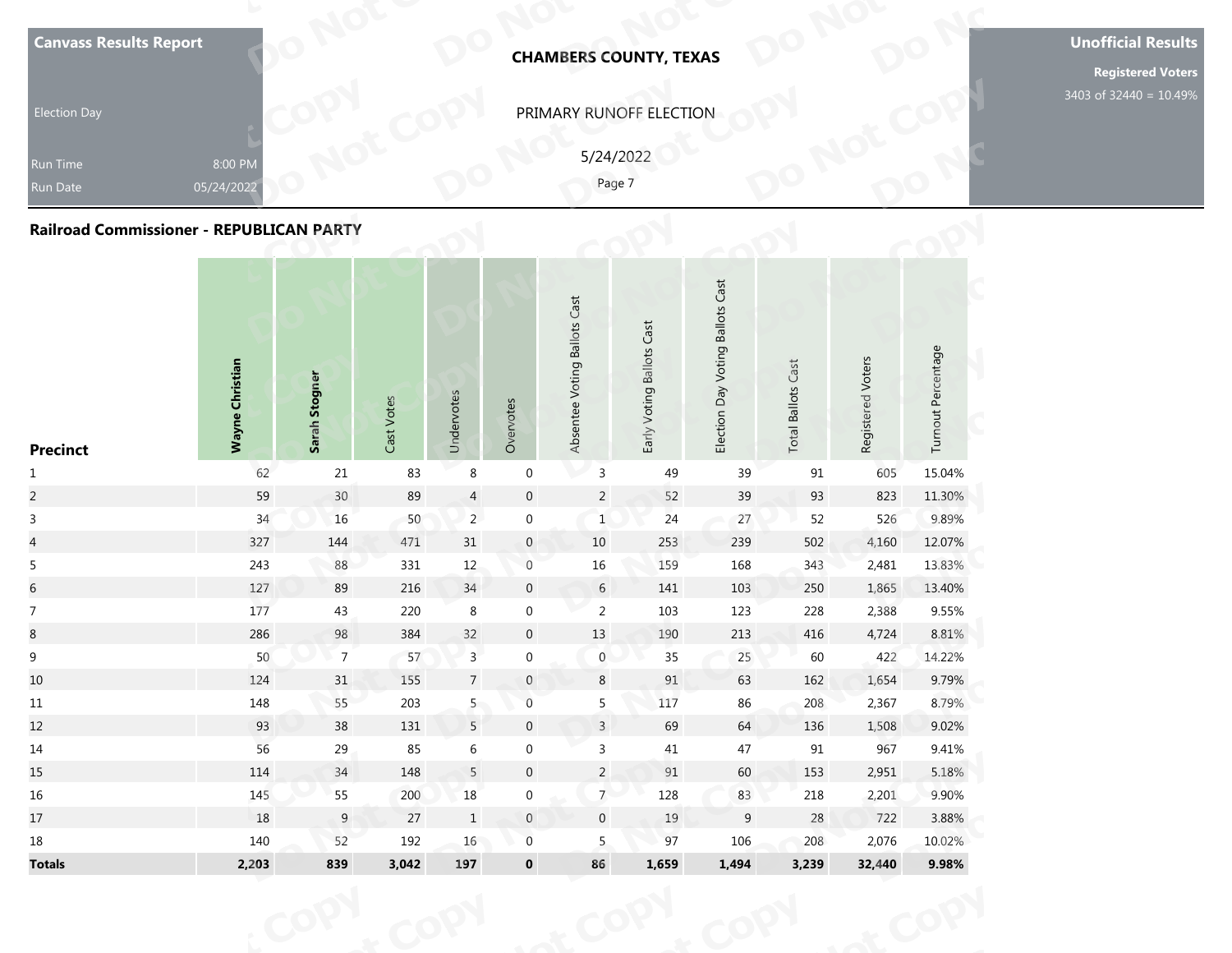| <b>Election Day</b><br>Run Time<br>Run Date<br>State Representative, District No. 23 - REPUBLICAN PARTY | 8:00 PM<br>05/24/2022 |                |            |            |           | PRIMARY RUNOFF ELECTION      | 5/24/2022<br>Page 8       |                                               |                          |                   |                    | 3403 of 32440 = 10.49% |
|---------------------------------------------------------------------------------------------------------|-----------------------|----------------|------------|------------|-----------|------------------------------|---------------------------|-----------------------------------------------|--------------------------|-------------------|--------------------|------------------------|
| <b>Precinct</b>                                                                                         | Terri Leo-Wilson      | Patrick Gurski | Cast Votes | Undervotes | Overvotes | Absentee Voting Ballots Cast | Early Voting Ballots Cast | <b>Voting Ballots Cast</b><br>VeQ<br>Election | Cast<br>Ballots<br>Total | Registered Voters | Turnout Percentage |                        |

## **State Representative, District No. 23 - REPUBLICAN PARTY**

| <b>Canvass Results Report</b>                            |                       |                |            |                  |                  | <b>CHAMBERS COUNTY, TEXAS</b> |                           |                                  |                           |                   |                    | <b>Unoffic</b> |
|----------------------------------------------------------|-----------------------|----------------|------------|------------------|------------------|-------------------------------|---------------------------|----------------------------------|---------------------------|-------------------|--------------------|----------------|
| <b>Election Day</b>                                      |                       |                |            |                  |                  | PRIMARY RUNOFF ELECTION       |                           |                                  |                           |                   |                    | 3403 of 32     |
|                                                          |                       |                |            |                  |                  | 5/24/2022                     |                           |                                  |                           |                   |                    |                |
| Run Time<br>Run Date                                     | 8:00 PM<br>05/24/2022 |                |            |                  |                  | Page 8                        |                           |                                  |                           |                   |                    |                |
| State Representative, District No. 23 - REPUBLICAN PARTY |                       |                |            |                  |                  |                               |                           |                                  |                           |                   |                    |                |
| <b>Precinct</b>                                          | Terri Leo-Wilson      | Patrick Gurski | Cast Votes | Undervotes       | Overvotes        | Absentee Voting Ballots Cast  | Early Voting Ballots Cast | Election Day Voting Ballots Cast | <b>Total Ballots Cast</b> | Registered Voters | Turnout Percentage |                |
| $\mathbf{1}$                                             | 67                    | 24             | 91         | $\boldsymbol{0}$ | $\boldsymbol{0}$ | $\mathsf{3}$                  | 49                        | 39                               | $91\,$                    | 605               | 15.04%             |                |
| $\overline{a}$                                           | 68                    | 22             | $90\,$     | $\mathbf{3}$     | $\boldsymbol{0}$ | $\overline{c}$                | 52                        | 39                               | 93                        | 823               | 11.30%             |                |
| $\mathbf{3}$                                             | 34                    | 18             | 52         | $\mathbf 0$      | $\boldsymbol{0}$ | $\mathbf{1}$                  | 24                        | 27                               | 52                        | 526               | 9.89%              |                |
| $\overline{\mathcal{L}}$                                 | 269                   | 230            | 499        | $\mathbf{3}$     | $\pmb{0}$        | $10\,$                        | 253                       | 239                              | 502                       | 4,160             | 12.07%             |                |
| $\sqrt{5}$                                               | $217\,$               | 125            | 342        | 1                | $\boldsymbol{0}$ | $16\,$                        | 159                       | 168                              | 343                       | 2,481             | 13.83%             |                |
| $\sqrt{6}$                                               | 153                   | 93             | 246        | $\overline{4}$   | $\pmb{0}$        | $6\,$                         | 141                       | 103                              | 250                       | 1,865             | 13.40%             |                |
| $\overline{7}$                                           | 122                   | 104            | 226        | $\overline{2}$   | $\boldsymbol{0}$ | $\overline{2}$                | 103                       | 123                              | 228                       | 2,388             | 9.55%              |                |
| $\,8\,$                                                  | 163                   | 249            | 412        | $\overline{4}$   | $\pmb{0}$        | $13\,$                        | 190                       | $213\,$                          | 416                       | 4,724             | 8.81%              |                |
| $\boldsymbol{9}$                                         | 43                    | 16             | 59         | $1\,$            | $\boldsymbol{0}$ | $\boldsymbol{0}$              | $35\,$                    | 25                               | 60                        | 422               | 14.22%             |                |
| 10                                                       | 88                    | 72             | 160        | $\overline{2}$   | $\mathbf{0}$     | 8                             | 91                        | 63                               | 162                       | 1,654             | 9.79%              |                |
| 11                                                       | 144                   | 62             | 206        | $\overline{2}$   | $\,0\,$          | 5                             | 117                       | 86                               | 208                       | 2,367             | 8.79%              |                |
| 12                                                       | 85                    | $51\,$         | 136        | $\,0\,$          | $\pmb{0}$        | $\overline{3}$                | 69                        | 64                               | 136                       | 1,508             | 9.02%              |                |
| 14                                                       | 67                    | 24             | 91         | $\boldsymbol{0}$ | $\boldsymbol{0}$ | $\mathbf{3}$                  | 41                        | 47                               | 91                        | 967               | 9.41%              |                |
| 15                                                       | 91                    | 61             | 152        | $\mathbf{1}$     | $\pmb{0}$        | $\overline{c}$                | 91                        | 60                               | 153                       | 2,951             | 5.18%              |                |
| 16                                                       | 122                   | 94             | 216        | $\overline{2}$   | $\pmb{0}$        | 7 <sup>7</sup>                | 128                       | 83                               | 218                       | 2,201             | 9.90%              |                |
| 17                                                       | 14                    | 13             | 27         | $1\,$            | $\mathbf 0$      | $\pmb{0}$                     | $19\,$                    | $\boldsymbol{9}$                 | 28                        | 722               | 3.88%              |                |
| 18                                                       | 102                   | 105            | 207        | $\mathbf{1}$     | $\boldsymbol{0}$ | $5\phantom{.0}$               | 97                        | 106                              | 208                       | 2,076             | 10.02%             |                |
| <b>Totals</b>                                            | 1,849                 | 1,363          | 3,212      | ${\bf 27}$       | $\pmb{0}$        | 86                            | 1,659                     | 1,494                            | 3,239                     | 32,440            | 9.98%              |                |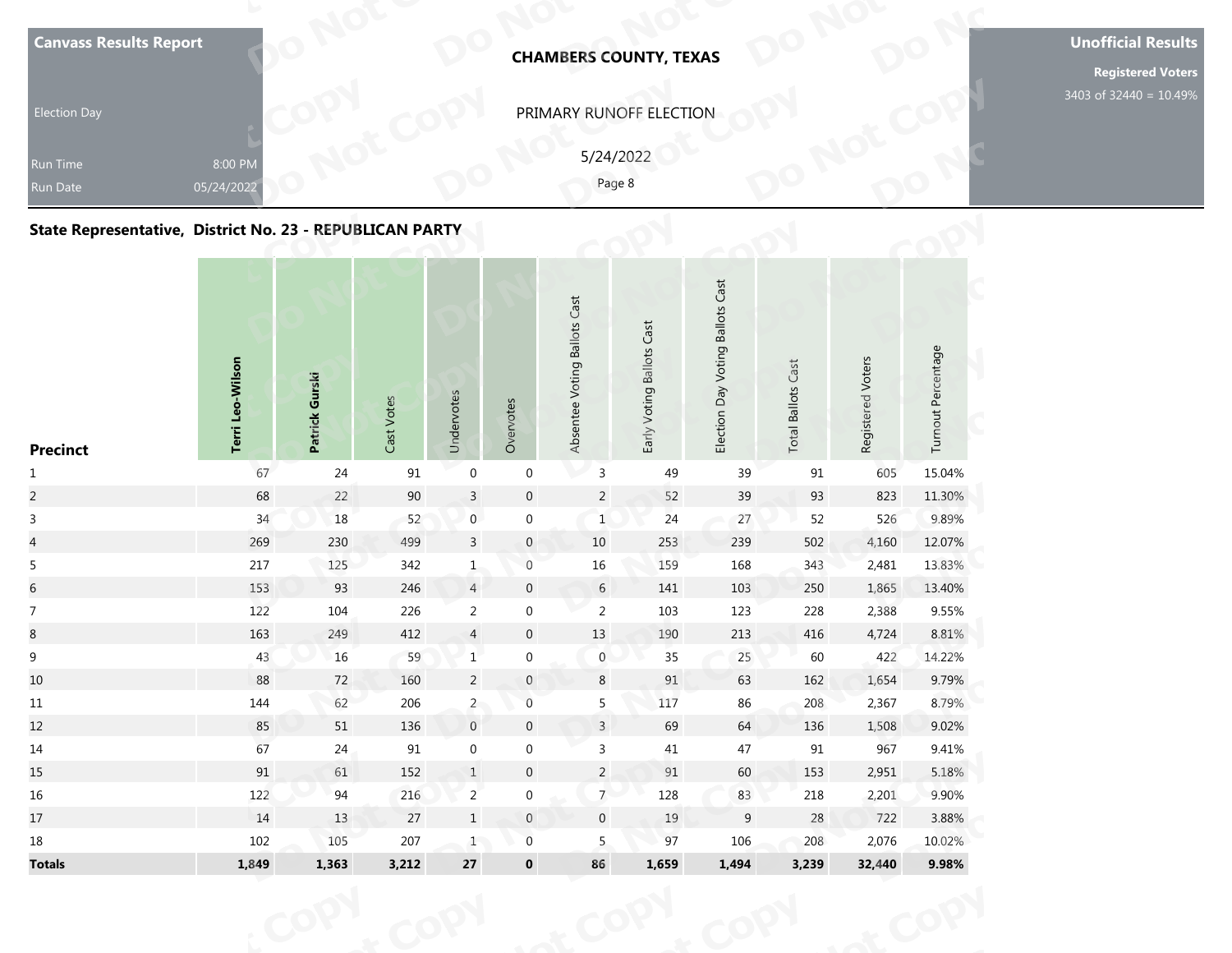| <b>Canvass Results Report</b><br><b>Election Day</b><br>Run Time<br><b>Run Date</b><br><b>Precinct Chair, Precinct 2 - REPUBLICAN PARTY</b> | 8:00 PM<br>05/24/2022 |                       |            |            |           |                              | <b>CHAMBERS COUNTY, TEXAS</b><br>PRIMARY RUNOFF ELECTION<br>5/24/2022<br>Page 9 |                                  |                           |                   |                    |  |
|---------------------------------------------------------------------------------------------------------------------------------------------|-----------------------|-----------------------|------------|------------|-----------|------------------------------|---------------------------------------------------------------------------------|----------------------------------|---------------------------|-------------------|--------------------|--|
|                                                                                                                                             | Saree Nash            | <b>Wendy Copeland</b> | Cast Votes | Undervotes | Overvotes | Absentee Voting Ballots Cast | Early Voting Ballots Cast                                                       | Election Day Voting Ballots Cast | <b>Total Ballots Cast</b> | Registered Voters | Turnout Percentage |  |



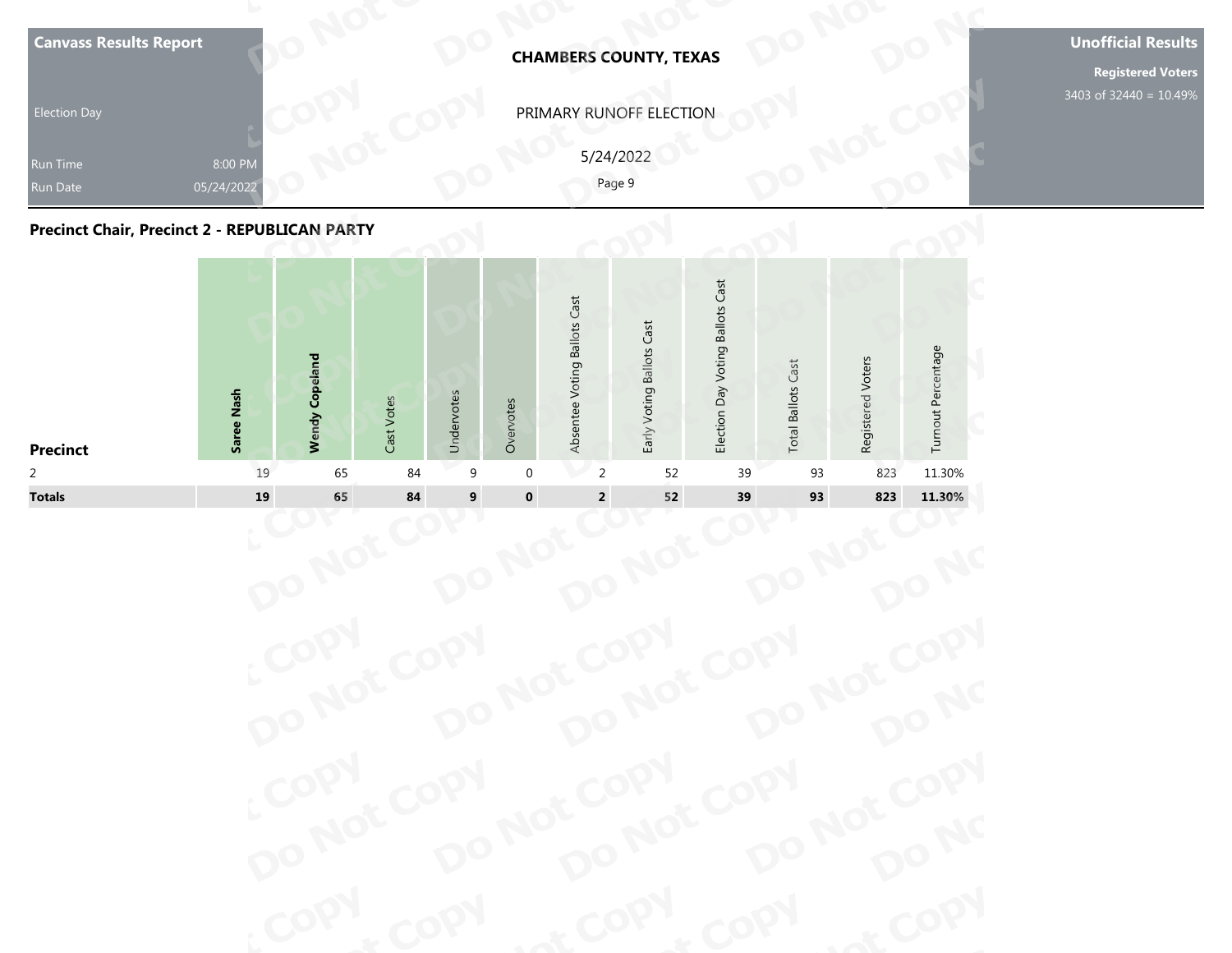| <b>Election Day</b><br>Run Time<br>Run Date<br><b>Precinct Chair, Precinct 4 - REPUBLICAN PARTY</b> | 8:00 PM<br>05/24/2022 |                                 |               |            |           |                              | <b>CHAMBERS COUNTY, TEXAS</b><br>PRIMARY RUNOFF ELECTION<br>5/24/2022<br>Page 10 |                                  |                              |                   |                    |
|-----------------------------------------------------------------------------------------------------|-----------------------|---------------------------------|---------------|------------|-----------|------------------------------|----------------------------------------------------------------------------------|----------------------------------|------------------------------|-------------------|--------------------|
| <b>Precinct</b>                                                                                     | Villemez<br>Steve     | <b>Copeland Wesson</b><br>Calyn | Votes<br>Cast | Undervotes | Overvotes | Absentee Voting Ballots Cast | Early Voting Ballots Cast                                                        | Election Day Voting Ballots Cast | Cast<br><b>Total Ballots</b> | Registered Voters | Turnout Percentage |

| PRIMARY RUNOFF ELECTION<br><b>Election Day</b><br>5/24/2022<br>8:00 PM<br>Run Time<br>Page 10<br>05/24/2022<br>Run Date<br><b>Precinct Chair, Precinct 4 - REPUBLICAN PARTY</b>                                                                               |                    |
|---------------------------------------------------------------------------------------------------------------------------------------------------------------------------------------------------------------------------------------------------------------|--------------------|
|                                                                                                                                                                                                                                                               |                    |
|                                                                                                                                                                                                                                                               |                    |
|                                                                                                                                                                                                                                                               |                    |
| Election Day Voting Ballots Cast<br>Absentee Voting Ballots Cast<br>Calyn Copeland Wesson<br>Early Voting Ballots Cast<br>Registered Voters<br><b>Total Ballots Cast</b><br><b>Steve Villemez</b><br>Undervotes<br>Cast Votes<br>Overvotes<br><b>Precinct</b> | Turnout Percentage |
| 265<br>420<br>82<br>4,160<br>155<br>$\mathbf 0$<br>10<br>253<br>239<br>502<br>4                                                                                                                                                                               | 12.07%             |
| $\pmb{0}$<br>82<br><b>Totals</b><br>155<br>420<br>${\bf 10}$<br>239<br>502<br>265<br>253<br>4,160                                                                                                                                                             | 12.07%             |

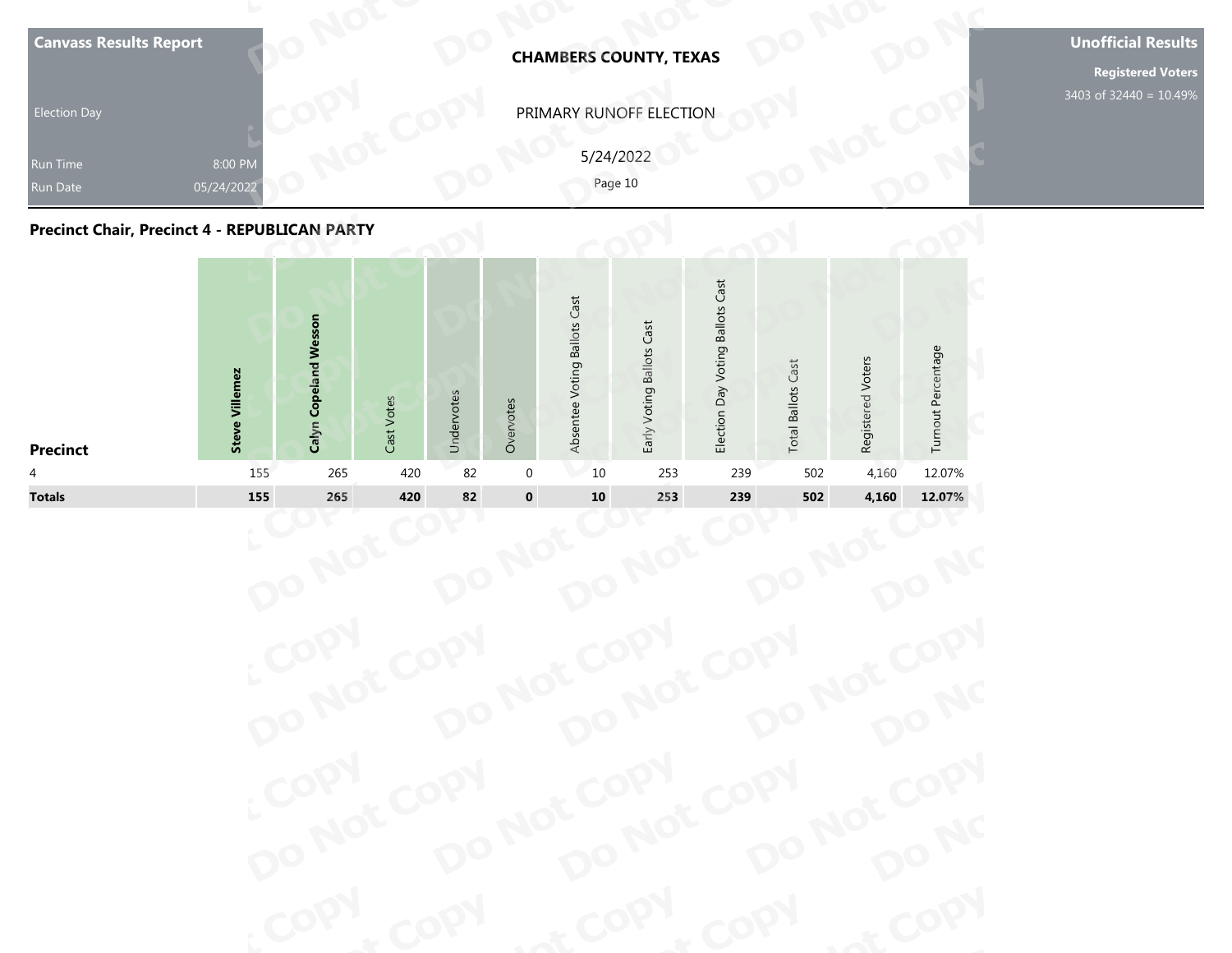| <b>Election Day</b><br><b>Run Time</b><br>Run Date<br><b>Precinct Chair, Precinct 6 - REPUBLICAN PARTY</b> | 8:00 PM<br>05/24/2022 |                     |            |            |           |                              | <b>CHAMBERS COUNTY, TEXAS</b><br>PRIMARY RUNOFF ELECTION<br>5/24/2022<br>Page 11 |                                  |                           |                   |                    | <b>Registered Voters</b><br>3403 of 32440 = 10.49% |
|------------------------------------------------------------------------------------------------------------|-----------------------|---------------------|------------|------------|-----------|------------------------------|----------------------------------------------------------------------------------|----------------------------------|---------------------------|-------------------|--------------------|----------------------------------------------------|
| <b>Precinct</b>                                                                                            | Kevin Foltz           | Lauren Van Deventer | Cast Votes | Undervotes | Overvotes | Absentee Voting Ballots Cast | Early Voting Ballots Cast                                                        | Election Day Voting Ballots Cast | <b>Total Ballots Cast</b> | Registered Voters | Turnout Percentage |                                                    |

| PRIMARY RUNOFF ELECTION<br><b>Election Day</b><br>5/24/2022<br>8:00 PM<br>Run Time<br>Page 11<br>05/24/2022<br>Run Date<br><b>Precinct Chair, Precinct 6 - REPUBLICAN PARTY</b>                                                                                         |
|-------------------------------------------------------------------------------------------------------------------------------------------------------------------------------------------------------------------------------------------------------------------------|
|                                                                                                                                                                                                                                                                         |
|                                                                                                                                                                                                                                                                         |
|                                                                                                                                                                                                                                                                         |
| Election Day Voting Ballots Cast<br>Absentee Voting Ballots Cast<br>Early Voting Ballots Cast<br>Lauren Van Deventer<br>Turnout Percentage<br>Registered Voters<br><b>Total Ballots Cast</b><br>Kevin Foltz<br>Undervotes<br>Cast Votes<br>Overvotes<br><b>Precinct</b> |
| 242<br>1,865<br>13.40%<br>6<br>76<br>166<br>8<br>$\mathbf 0$<br>141<br>103<br>250<br>6                                                                                                                                                                                  |
| $\pmb{0}$<br><b>Totals</b><br>76<br>242<br>8<br>166<br>6<br>141<br>103<br>250<br>1,865<br>13.40%                                                                                                                                                                        |

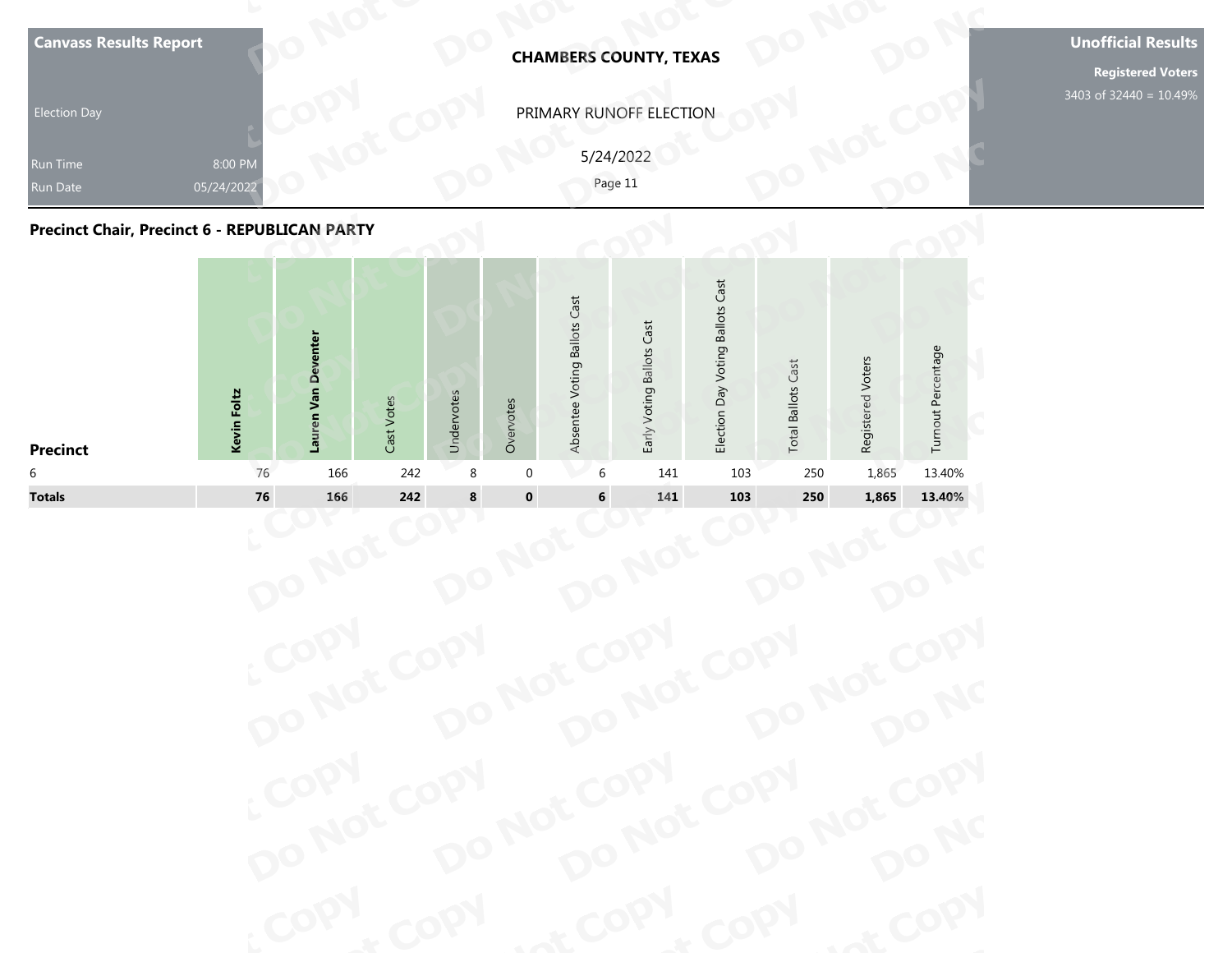| Precinct Chair, Precinct 7 - REPUBLICAN PARTY | 05/24/2022      |             |            |            |           |                              | Page 12                   |                                  |                           |                   |                    |  |
|-----------------------------------------------|-----------------|-------------|------------|------------|-----------|------------------------------|---------------------------|----------------------------------|---------------------------|-------------------|--------------------|--|
| <b>Precinct</b>                               | Jeffrey Jenkins | Sonja Moore | Cast Votes | Undervotes | Overvotes | Absentee Voting Ballots Cast | Early Voting Ballots Cast | Election Day Voting Ballots Cast | <b>Total Ballots Cast</b> | Registered Voters | Turnout Percentage |  |

| PRIMARY RUNOFF ELECTION<br><b>Election Day</b><br>5/24/2022<br>8:00 PM<br>Run Time<br>Page 12<br>05/24/2022<br><b>Run Date</b><br><b>Precinct Chair, Precinct 7 - REPUBLICAN PARTY</b>                                                                              |       |
|---------------------------------------------------------------------------------------------------------------------------------------------------------------------------------------------------------------------------------------------------------------------|-------|
|                                                                                                                                                                                                                                                                     |       |
|                                                                                                                                                                                                                                                                     |       |
|                                                                                                                                                                                                                                                                     |       |
| Election Day Voting Ballots Cast<br>Absentee Voting Ballots Cast<br>Early Voting Ballots Cast<br>Turnout Percentage<br>Registered Voters<br><b>Total Ballots Cast</b><br>Jeffrey Jenkins<br>Sonja Moore<br>Undervotes<br>Cast Votes<br>Overvotes<br><b>Precinct</b> |       |
| 217<br>$11\,$<br>2,388<br>$\overline{7}$<br>161<br>56<br>$\mathbf 0$<br>2<br>103<br>123<br>228                                                                                                                                                                      | 9.55% |
| $\pmb{0}$<br>$\bf 11$<br><b>Totals</b><br>56<br>217<br>$\mathbf 2$<br>228<br>161<br>103<br>123<br>2,388                                                                                                                                                             | 9.55% |

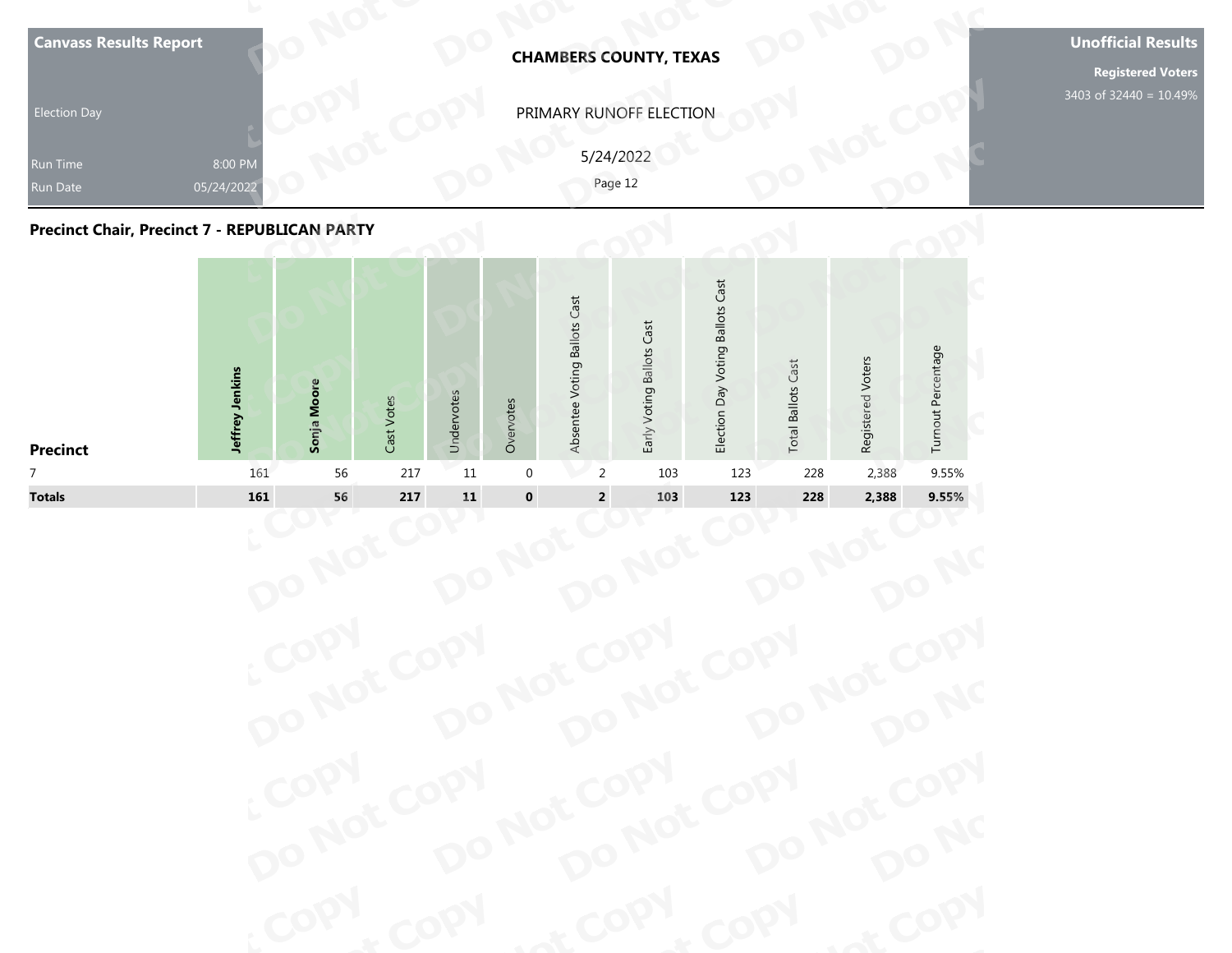| <b>Run Date</b><br><b>Precinct Chair, Precinct 9 - REPUBLICAN PARTY</b> | 05/24/2022    |                   |            |            |           |                              | Page 13                   |                                  |                           |                   |                    |
|-------------------------------------------------------------------------|---------------|-------------------|------------|------------|-----------|------------------------------|---------------------------|----------------------------------|---------------------------|-------------------|--------------------|
| <b>Precinct</b>                                                         | George Hisler | Andrea McClelland | Cast Votes | Undervotes | Overvotes | Absentee Voting Ballots Cast | Early Voting Ballots Cast | Election Day Voting Ballots Cast | <b>Total Ballots Cast</b> | Registered Voters | Turnout Percentage |



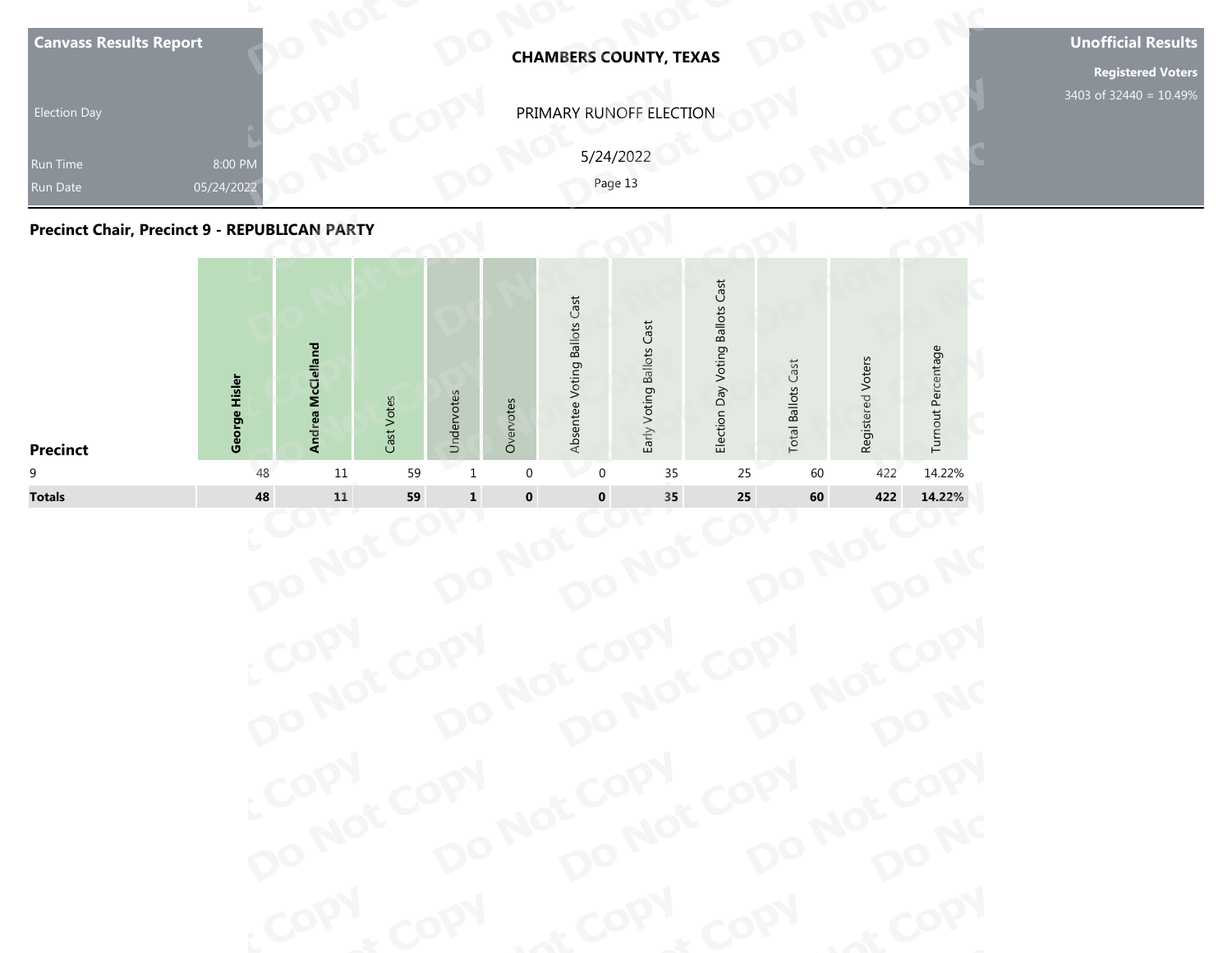| Run Time<br>Run Date<br>Precinct Chair, Precinct 16 - REPUBLICAN PARTY | 8:00 PM<br>05/24/2022 |                         |               |            |           |                              | PRIMARY RUNOFF ELECTION<br>5/24/2022<br>Page 14 |                                  |                              |                   |                    |
|------------------------------------------------------------------------|-----------------------|-------------------------|---------------|------------|-----------|------------------------------|-------------------------------------------------|----------------------------------|------------------------------|-------------------|--------------------|
|                                                                        | David Redd            | Jami Massengale Navarre | Votes<br>Cast | Undervotes | Overvotes | Absentee Voting Ballots Cast | Early Voting Ballots Cast                       | Election Day Voting Ballots Cast | Cast<br><b>Total Ballots</b> | Registered Voters | Turnout Percentage |

| <b>Election Day</b><br>Run Time                |                       |                         |            |            |             |                              | <b>CHAMBERS COUNTY, TEXAS</b> |                                  |                           |                   |                    |
|------------------------------------------------|-----------------------|-------------------------|------------|------------|-------------|------------------------------|-------------------------------|----------------------------------|---------------------------|-------------------|--------------------|
|                                                |                       |                         |            |            |             |                              | PRIMARY RUNOFF ELECTION       |                                  |                           |                   |                    |
| Run Date                                       | 8:00 PM<br>05/24/2022 |                         |            |            |             | 5/24/2022<br>Page 14         |                               |                                  |                           |                   |                    |
| Precinct Chair, Precinct 16 - REPUBLICAN PARTY |                       |                         |            |            |             |                              |                               |                                  |                           |                   |                    |
| <b>Precinct</b>                                | <b>David Redd</b>     | Jami Massengale Navarre | Cast Votes | Undervotes | Overvotes   | Absentee Voting Ballots Cast | Early Voting Ballots Cast     | Election Day Voting Ballots Cast | <b>Total Ballots Cast</b> | Registered Voters | Turnout Percentage |
| 16                                             | 88                    | 101                     | 189        | 29         | $\mathbf 0$ | $\overline{7}$               | 128                           | 83                               | 218                       | 2,201             | 9.90%              |
| <b>Totals</b>                                  | 88                    | 101                     | 189        | 29         | $\pmb{0}$   | $\overline{7}$               | 128                           | 83                               | 218                       | 2,201             | 9.90%              |

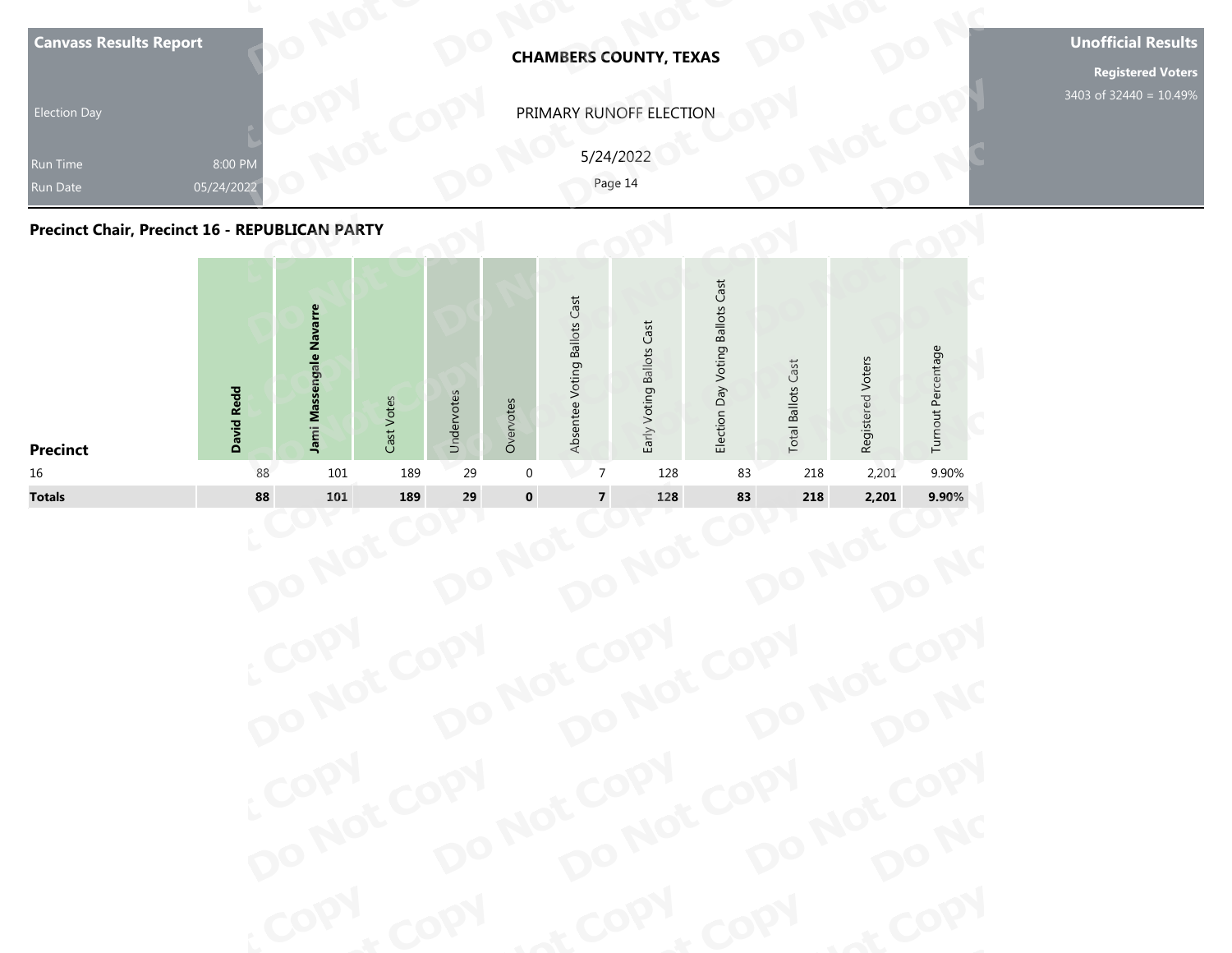| <b>Canvass Results Report</b><br><b>Election Day</b><br>Run Time<br>Run Date<br>Precinct Chair, Precinct 17 - REPUBLICAN PARTY | 8:00 PM<br>05/24/2022 |             |            |            |           |                              | <b>CHAMBERS COUNTY, TEXAS</b><br>PRIMARY RUNOFF ELECTION<br>5/24/2022<br>Page 15 |                                  |                              |                   |                    | <b>Unofficial Results</b><br>3403 of 32440 = 10.49% |
|--------------------------------------------------------------------------------------------------------------------------------|-----------------------|-------------|------------|------------|-----------|------------------------------|----------------------------------------------------------------------------------|----------------------------------|------------------------------|-------------------|--------------------|-----------------------------------------------------|
| <b>Precinct</b>                                                                                                                | Christian Johnson     | Greg Turner | Cast Votes | Undervotes | Overvotes | Absentee Voting Ballots Cast | Early Voting Ballots Cast                                                        | Election Day Voting Ballots Cast | Cast<br><b>Total Ballots</b> | Registered Voters | Turnout Percentage |                                                     |



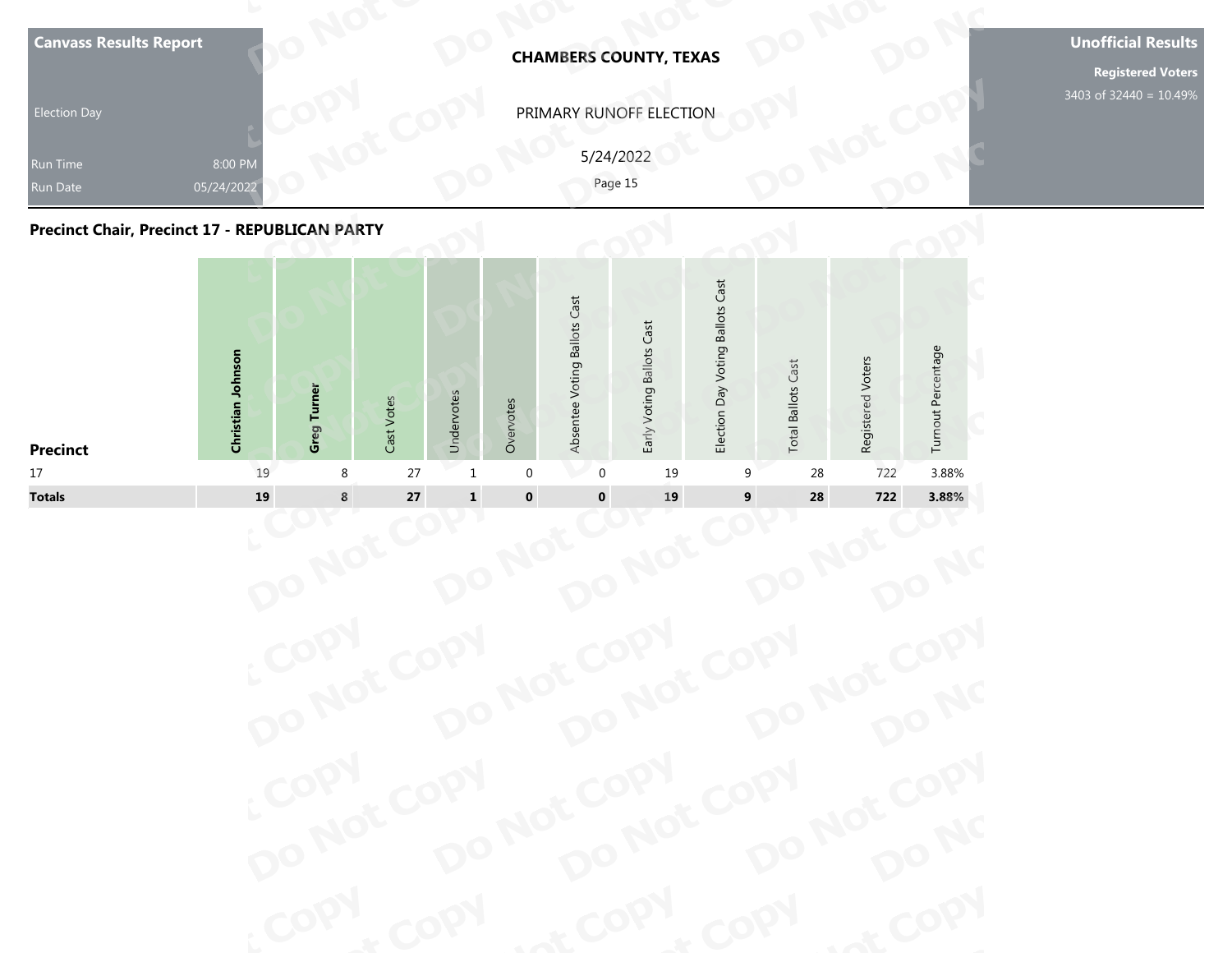| <b>Canvass Results Report</b>                                         | <b>CHAMBERS COUNTY, TEXAS</b>                   | <b>Unofficial Results</b><br><b>Registered Voters</b> |
|-----------------------------------------------------------------------|-------------------------------------------------|-------------------------------------------------------|
| <b>Election Day</b><br>8:00 PM<br>Run Time<br>05/24/2022<br>Run Date  | PRIMARY RUNOFF ELECTION<br>5/24/2022<br>Page 16 | 3403 of 32440 = 10.49%                                |
| Precinct Chair, Precinct 18 - REPUBLICAN PARTY - Vote for none or one | Cast<br>ast<br>allots<br>ä                      |                                                       |



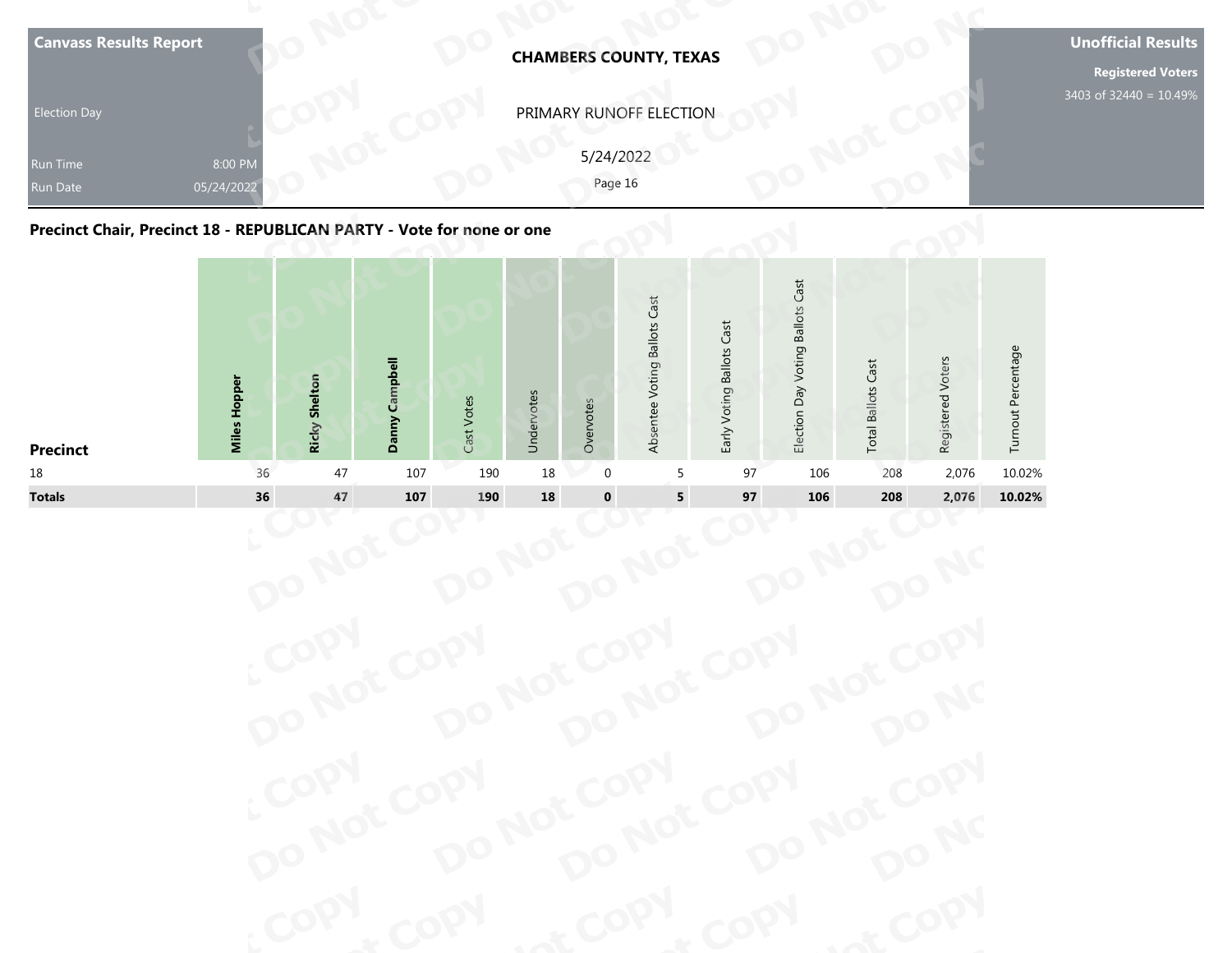| <b>Canvass Results Report</b>                 |                                                                         | <b>Unofficial Results</b> |
|-----------------------------------------------|-------------------------------------------------------------------------|---------------------------|
|                                               | <b>CHAMBERS COUNTY, TEXAS</b>                                           | <b>Registered Voters</b>  |
| <b>Election Day</b>                           | PRIMARY RUNOFF ELECTION                                                 | 3403 of 32440 = 10.49%    |
| 8:00 PM<br>Run Time<br>05/24/2022<br>Run Date | 5/24/2022<br>Page 17                                                    |                           |
|                                               |                                                                         |                           |
|                                               | *** End of report ***                                                   |                           |
|                                               |                                                                         |                           |
|                                               |                                                                         |                           |
|                                               |                                                                         |                           |
|                                               |                                                                         |                           |
|                                               |                                                                         |                           |
|                                               |                                                                         |                           |
|                                               |                                                                         |                           |
|                                               |                                                                         |                           |
|                                               |                                                                         |                           |
|                                               |                                                                         |                           |
|                                               |                                                                         |                           |
|                                               | COPY DO NOT COPY DO NOT COPY<br>COPY DO NOT COPY<br>at COPY DO NOT COPY |                           |
|                                               |                                                                         |                           |